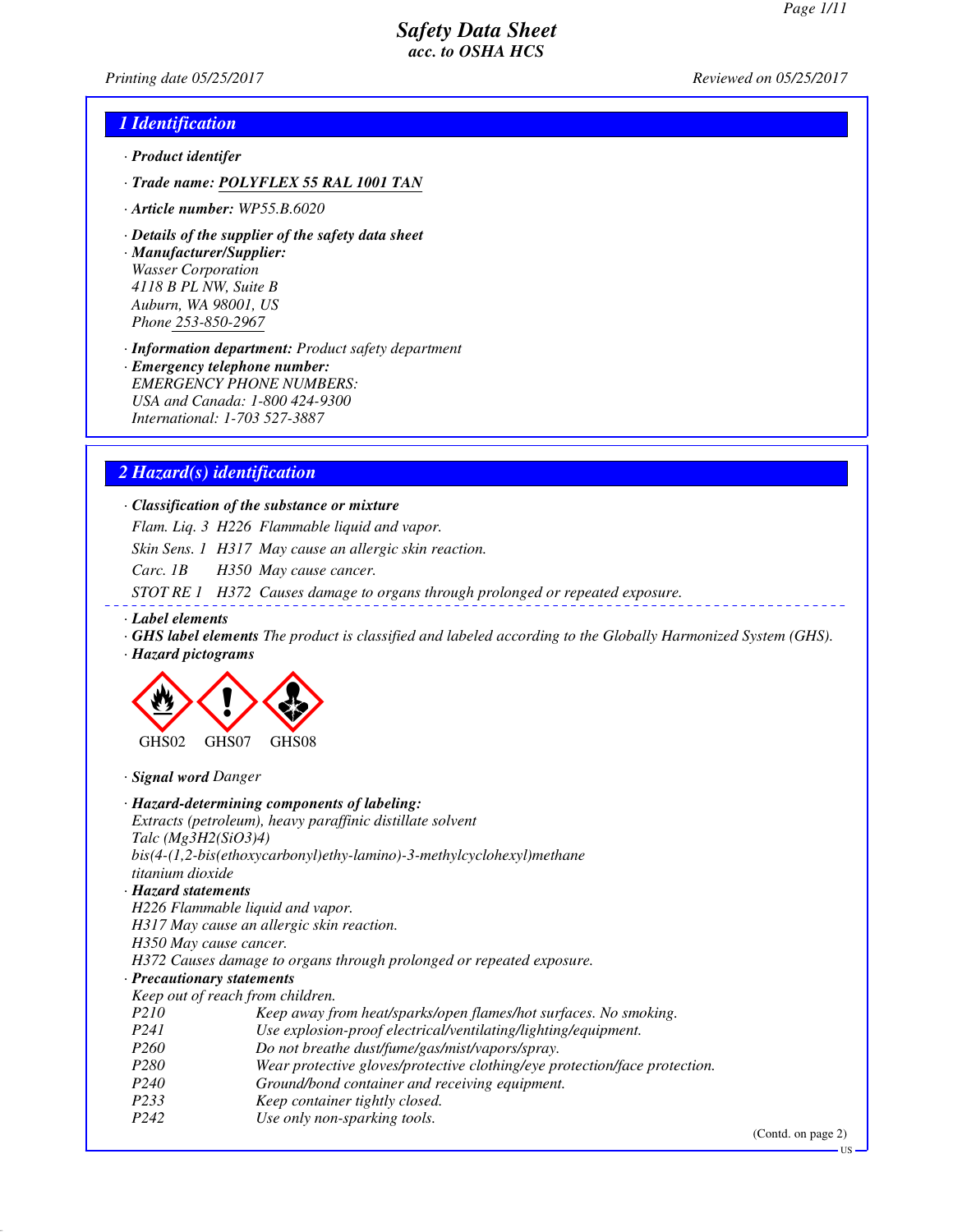*Printing date 05/25/2017 Reviewed on 05/25/2017*

# *Trade name: POLYFLEX 55 RAL 1001 TAN*

|                  | (Contd. of page $1$ )                                                                                       |
|------------------|-------------------------------------------------------------------------------------------------------------|
| P <sub>243</sub> | Take precautionary measures against static discharge.                                                       |
| P <sub>264</sub> | Wash thoroughly after handling.                                                                             |
| <i>P270</i>      | Do not eat, drink or smoke when using this product.                                                         |
| P <sub>272</sub> | Contaminated work clothing must not be allowed out of the workplace.                                        |
| <i>P201</i>      | Obtain special instructions before use.                                                                     |
| P <sub>202</sub> | Do not handle until all safety precautions have been read and understood.                                   |
|                  | P303+P361+P353 If on skin (or hair): Take off immediately all contaminated clothing. Rinse skin with water/ |
|                  | shower.                                                                                                     |
| <i>P321</i>      | Specific treatment (see on this label).                                                                     |
| P363             | Wash contaminated clothing before reuse.                                                                    |
| $P308 + P313$    | IF exposed or concerned: Get medical advice/attention.                                                      |
| $P333+P313$      | If skin irritation or rash occurs: Get medical advice/attention.                                            |
| P314             | Get medical advice/attention if you feel unwell.                                                            |
| $P370 + P378$    | In case of fire: Use for extinction: CO2, powder or water spray.                                            |
| P405             | Store locked up.                                                                                            |
| $P403 + P235$    | Store in a well-ventilated place. Keep cool.                                                                |
| <i>P501</i>      | Dispose of contents/container in accordance with local/regional/national/international<br>regulations.      |

*· Classification system:*

*· NFPA ratings (scale 0 - 4)*

2 2  $\overline{0}$ *Health = 2 Fire = 2 Reactivity = 0*

*· HMIS-ratings (scale 0 - 4)*



*· Other hazards*

*· Results of PBT and vPvB assessment*

- *· PBT: Not applicable.*
- *· vPvB: Not applicable.*

# *3 Composition/information on ingredients*

*· Chemical characterization: Mixtures*

*· Description: Mixture of the substances listed below with nonhazardous additions.*

| · Dangerous components: |                                                                                   |               |
|-------------------------|-----------------------------------------------------------------------------------|---------------|
|                         | 64742-95-6 Solvent naphtha (petroleum), light arom.                               | $10 - 30\%$ % |
|                         | 64742-04-7 Extracts (petroleum), heavy paraffinic distillate solvent              | $5 - 10\%$ %  |
|                         | 110-43-0 methyl amyl ketone                                                       | $5 - 10\%$ %  |
|                         | $14807 - 96 - 6$ Talc (Mg3H2(SiO3)4)                                              | $5 - 10\%$ %  |
|                         | 13463-67-7 titanium dioxide                                                       | $1 - 5\%$ %   |
|                         | 136210-32-7 bis(4-(1,2-bis(ethoxycarbonyl)ethy-lamino)-3-methylcyclohexyl)methane | $1 - 5\%$ %   |
|                         | 100-41-4 ethylbenzene                                                             | $0.1 - 1\%$ % |

(Contd. on page 3)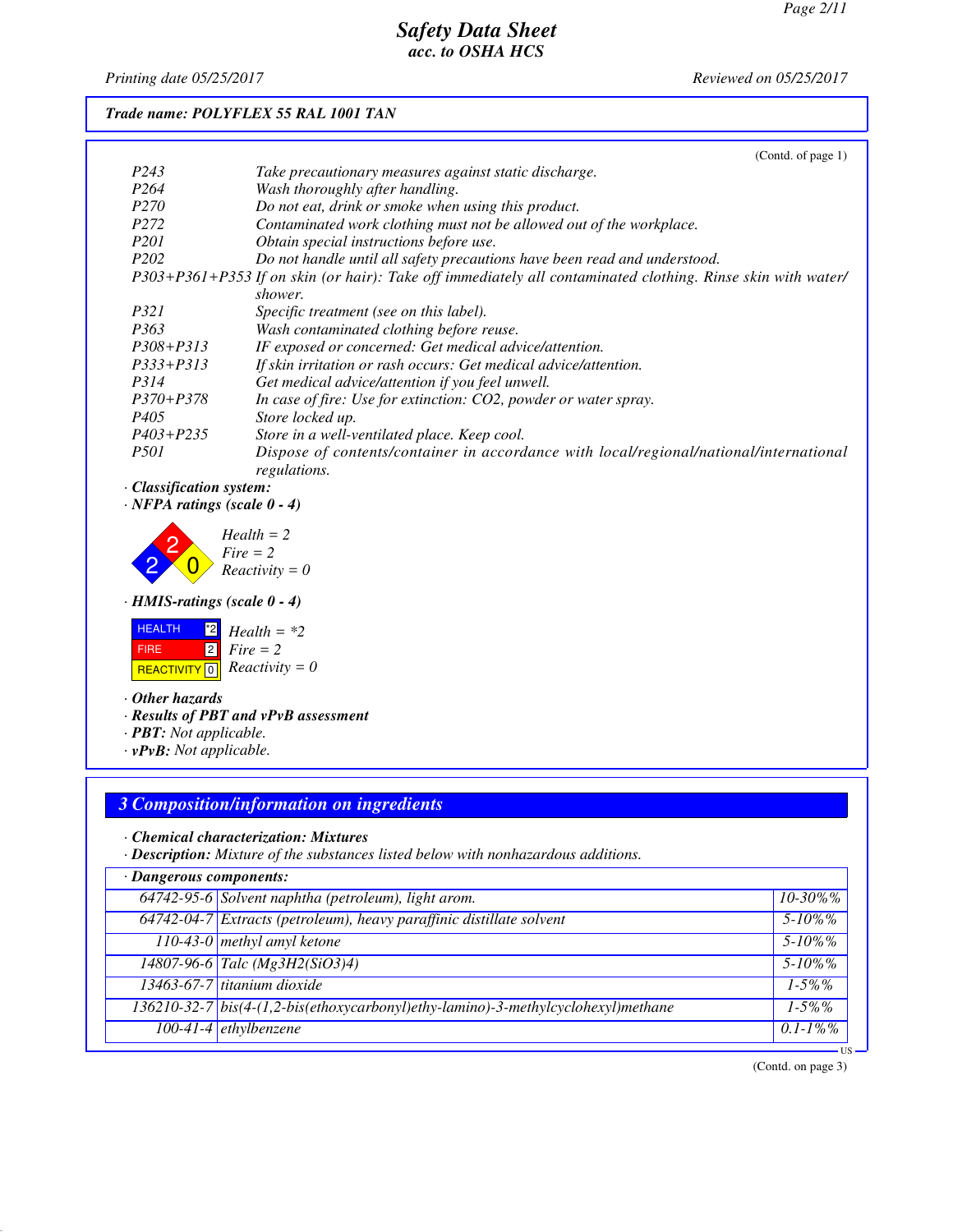*Printing date 05/25/2017 Reviewed on 05/25/2017*

#### *Trade name: POLYFLEX 55 RAL 1001 TAN*

(Contd. of page 2)

### *4 First-aid measures*

*· Description of first aid measures*

#### *· General information:*

*Symptoms of poisoning may even occur after several hours; therefore medical observation for at least 48 hours after the accident.*

*· After inhalation:*

*Supply fresh air and to be sure call for a doctor.*

- *In case of unconsciousness place patient stably in side position for transportation.*
- *· After skin contact: Immediately wash with water and soap and rinse thoroughly.*
- *· After eye contact: Rinse opened eye for several minutes under running water.*
- *· After swallowing: If symptoms persist consult doctor.*
- *· Information for doctor:*
- *· Most important symptoms and effects, both acute and delayed No further relevant information available.*
- *· Indication of any immediate medical attention and special treatment needed No further relevant information available.*

#### *5 Fire-fighting measures*

- *· Extinguishing media*
- *· Suitable extinguishing agents:*
- *CO2, extinguishing powder or water spray. Fight larger fires with water spray or alcohol resistant foam.*
- *· For safety reasons unsuitable extinguishing agents: Water with full jet*
- *· Special hazards arising from the substance or mixture No further relevant information available.*
- *· Advice for firefighters*
- *· Protective equipment: No special measures required.*

### *6 Accidental release measures*

- *· Personal precautions, protective equipment and emergency procedures Wear protective equipment. Keep unprotected persons away.*
- *· Environmental precautions: Do not allow to enter sewers/ surface or ground water.*
- *· Methods and material for containment and cleaning up: Absorb with liquid-binding material (sand, diatomite, acid binders, universal binders, sawdust). Dispose contaminated material as waste according to item 13. Ensure adequate ventilation.*
- *· Reference to other sections See Section 7 for information on safe handling. See Section 8 for information on personal protection equipment. See Section 13 for disposal information.*

#### *7 Handling and storage*

- *· Precautions for safe handling Ensure good ventilation/exhaustion at the workplace.*
- *· Information about protection against explosions and fires: Keep ignition sources away - Do not smoke. Protect against electrostatic charges.*
- *· Conditions for safe storage, including any incompatibilities*
- *· Storage:*
- *· Requirements to be met by storerooms and receptacles: No special requirements.*
- *· Information about storage in one common storage facility: Not required.*

(Contd. on page 4)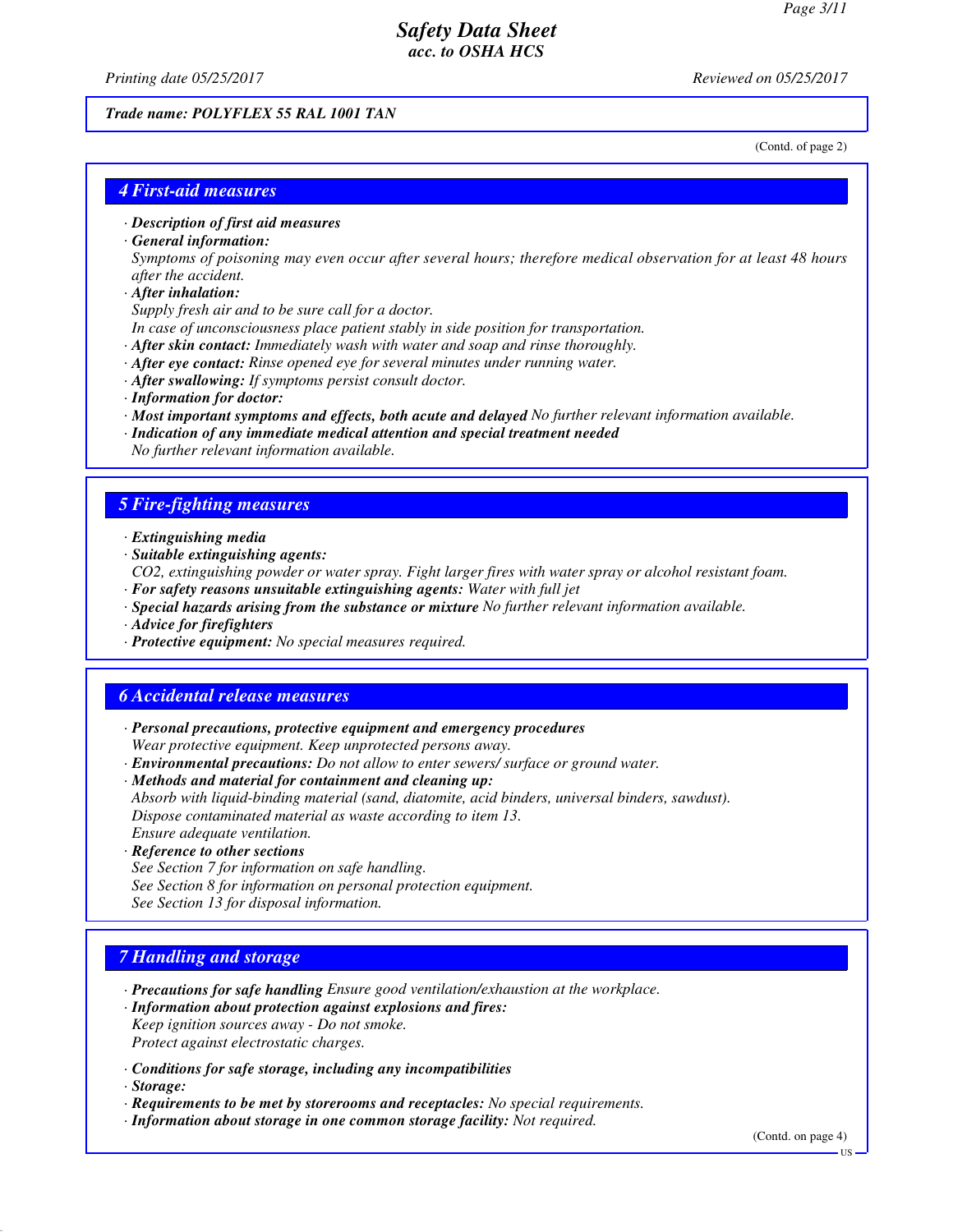*Printing date 05/25/2017 Reviewed on 05/25/2017*

*Trade name: POLYFLEX 55 RAL 1001 TAN*

- *· Further information about storage conditions: Keep receptacle tightly sealed.*
- *· Specific end use(s) No further relevant information available.*

## *8 Exposure controls/personal protection*

- *· Additional information about design of technical systems: No further data; see item 7.*
- *· Control parameters*
- *· Components with limit values that require monitoring at the workplace:*
- *The following constituents are the only constituents of the product which have a PEL, TLV or other recommended exposure limit.*

*At this time, the other constituents have no known exposure limits.*

| 110-43-0 methyl amyl ketone                                                                                                                                                                                                                                                                                                                                                                                                                                                                                                                                                                                                                                                                                                                                                                                                                                                                                                                                                                              |
|----------------------------------------------------------------------------------------------------------------------------------------------------------------------------------------------------------------------------------------------------------------------------------------------------------------------------------------------------------------------------------------------------------------------------------------------------------------------------------------------------------------------------------------------------------------------------------------------------------------------------------------------------------------------------------------------------------------------------------------------------------------------------------------------------------------------------------------------------------------------------------------------------------------------------------------------------------------------------------------------------------|
| PEL Long-term value: 465 mg/m <sup>3</sup> , 100 ppm                                                                                                                                                                                                                                                                                                                                                                                                                                                                                                                                                                                                                                                                                                                                                                                                                                                                                                                                                     |
| REL Long-term value: 465 mg/m <sup>3</sup> , 100 ppm                                                                                                                                                                                                                                                                                                                                                                                                                                                                                                                                                                                                                                                                                                                                                                                                                                                                                                                                                     |
| $TLV$ Long-term value: 233 mg/m <sup>3</sup> , 50 ppm                                                                                                                                                                                                                                                                                                                                                                                                                                                                                                                                                                                                                                                                                                                                                                                                                                                                                                                                                    |
| 100-41-4 ethylbenzene                                                                                                                                                                                                                                                                                                                                                                                                                                                                                                                                                                                                                                                                                                                                                                                                                                                                                                                                                                                    |
| PEL Long-term value: 435 mg/m <sup>3</sup> , 100 ppm                                                                                                                                                                                                                                                                                                                                                                                                                                                                                                                                                                                                                                                                                                                                                                                                                                                                                                                                                     |
| REL Short-term value: $545$ mg/m <sup>3</sup> , 125 ppm<br>Long-term value: 435 mg/m <sup>3</sup> , 100 ppm                                                                                                                                                                                                                                                                                                                                                                                                                                                                                                                                                                                                                                                                                                                                                                                                                                                                                              |
| $TLV$ Long-term value: 87 mg/m <sup>3</sup> , 20 ppm<br>BEI                                                                                                                                                                                                                                                                                                                                                                                                                                                                                                                                                                                                                                                                                                                                                                                                                                                                                                                                              |
| · Ingredients with biological limit values:                                                                                                                                                                                                                                                                                                                                                                                                                                                                                                                                                                                                                                                                                                                                                                                                                                                                                                                                                              |
| 100-41-4 ethylbenzene                                                                                                                                                                                                                                                                                                                                                                                                                                                                                                                                                                                                                                                                                                                                                                                                                                                                                                                                                                                    |
| BEI $0.7$ g/g creatinine<br>Medium: urine<br>Time: end of shift at end of workweek<br>Parameter: Sum of mandelic acid and phenylglyoxylic acid (nonspecific, semi-quantitative)                                                                                                                                                                                                                                                                                                                                                                                                                                                                                                                                                                                                                                                                                                                                                                                                                          |
| Medium: end-exhaled air<br>Time: not critical<br>Parameter: Ethyl benzene (semi-quantitative)                                                                                                                                                                                                                                                                                                                                                                                                                                                                                                                                                                                                                                                                                                                                                                                                                                                                                                            |
| · Additional information: The lists that were valid during the creation were used as basis.                                                                                                                                                                                                                                                                                                                                                                                                                                                                                                                                                                                                                                                                                                                                                                                                                                                                                                              |
| · Exposure controls<br>· Personal protective equipment:<br>· General protective and hygienic measures:<br>Keep away from foodstuffs, beverages and feed.<br>Immediately remove all soiled and contaminated clothing.<br>Wash hands before breaks and at the end of work.<br>Store protective clothing separately.<br>· Breathing equipment:<br>During mixing, handling and application: Splash goggles. Full protective clothing. Gloves (impervious). When air<br>concentrations are not known (or above the TLV), an air-supplied respirator is required. Refer to OSHA<br>Respiratory Protection Standard (29 CFR 1910.134). In presence of air movement, air-purifying (cartridge type)<br>respirators are not the best protection but can be used, if you replaced them frequently. Change cartridges after<br>8h max or less due to their low warning properties. When in a confined space wear MSHA/NIOSH approved self-<br>contained breathing apparatus or equivalent and full protective gear. |
| (Contd. on page 5)                                                                                                                                                                                                                                                                                                                                                                                                                                                                                                                                                                                                                                                                                                                                                                                                                                                                                                                                                                                       |

(Contd. of page 3)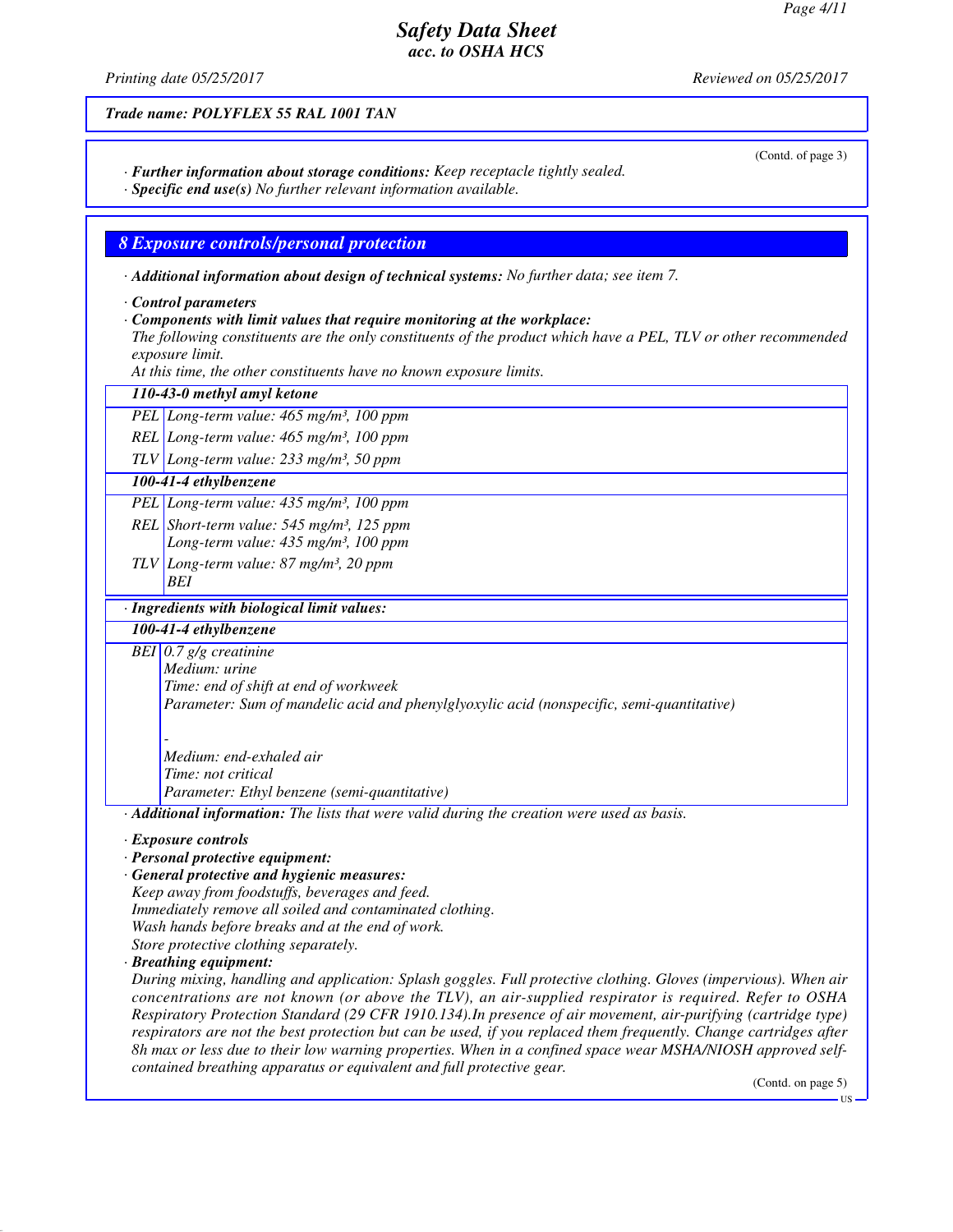*Printing date 05/25/2017 Reviewed on 05/25/2017*

#### *Trade name: POLYFLEX 55 RAL 1001 TAN*

(Contd. of page 4)

*· Protection of hands:*



\_S*Protective gloves*

*The glove material has to be impermeable and resistant to the product/ the substance/ the preparation. Due to missing tests no recommendation to the glove material can be given for the product/ the preparation/ the chemical mixture.*

*Selection of the glove material on consideration of the penetration times, rates of diffusion and the degradation · Material of gloves*

*The selection of the suitable gloves does not only depend on the material, but also on further marks of quality and varies from manufacturer to manufacturer. As the product is a preparation of several substances, the resistance of the glove material can not be calculated in advance and has therefore to be checked prior to the application.*

#### *· Penetration time of glove material*

*The exact break through time has to be found out by the manufacturer of the protective gloves and has to be observed.*



\_R*Tightly sealed goggles*

| 9 Physical and chemical properties                                                                        |                                                                                               |
|-----------------------------------------------------------------------------------------------------------|-----------------------------------------------------------------------------------------------|
| · Information on basic physical and chemical properties<br><b>General Information</b>                     |                                                                                               |
| $\cdot$ Appearance:<br>Form:                                                                              | Fluid                                                                                         |
| Color:                                                                                                    | Beige                                                                                         |
| $\cdot$ Odor:                                                                                             | Aromatic                                                                                      |
| · Odor threshold:                                                                                         | Not determined.                                                                               |
| $\cdot$ pH-value:                                                                                         | Not determined.                                                                               |
| $\cdot$ Change in condition<br><b>Melting point/Melting range:</b><br><b>Boiling point/Boiling range:</b> | Undetermined.<br>151 °C (304 °F)                                                              |
| · Flash point:                                                                                            | 41 °C (106 °F)                                                                                |
| · Flammability (solid, gaseous):                                                                          | Not applicable.                                                                               |
| · Ignition temperature:                                                                                   | 450 °C (842 °F)                                                                               |
| $\cdot$ Decomposition temperature:                                                                        | Not determined.                                                                               |
| $\cdot$ Auto igniting:                                                                                    | <i>Product is not selfigniting.</i>                                                           |
| · Danger of explosion:                                                                                    | Product is not explosive. However, formation of explosive air/vapor<br>mixtures are possible. |
| · Explosion limits:                                                                                       |                                                                                               |
| Lower:                                                                                                    | $0.7$ Vol %                                                                                   |
| <b>Upper:</b>                                                                                             | 7.5 Vol %                                                                                     |
| $\cdot$ Vapor pressure at 20 °C (68 °F):                                                                  | $5$ hPa (4 mm Hg)                                                                             |
|                                                                                                           | (Contd. on page 6)                                                                            |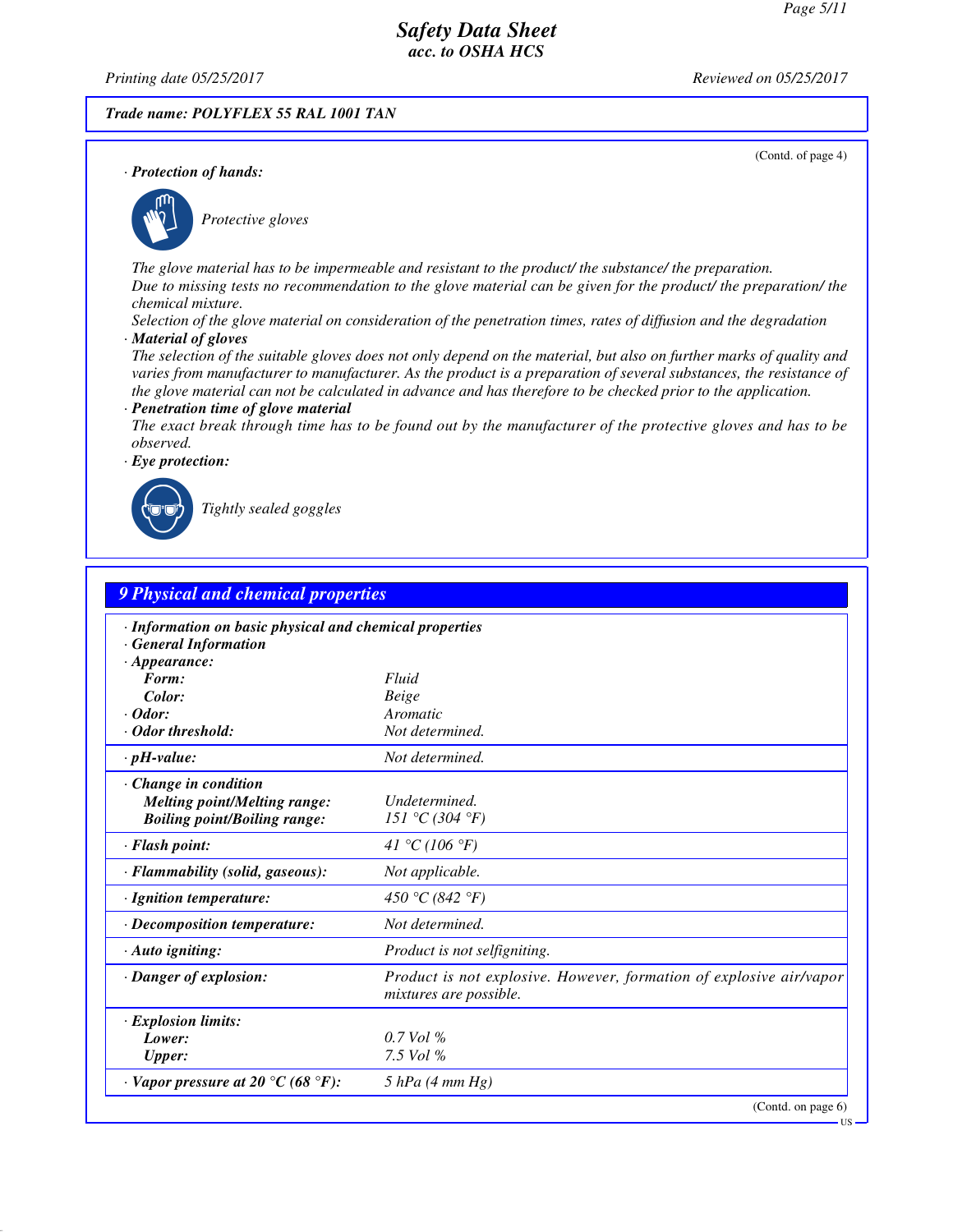*Printing date 05/25/2017 Reviewed on 05/25/2017*

*Trade name: POLYFLEX 55 RAL 1001 TAN*

|                                                                         |                                            | (Contd. of page $5$ ) |
|-------------------------------------------------------------------------|--------------------------------------------|-----------------------|
| $\cdot$ Density at 20 °C (68 °F):                                       | $1.2$ g/cm <sup>3</sup> (10.014 lbs/gal)   |                       |
| $\cdot$ Relative density                                                | Not determined.                            |                       |
| · Vapor density                                                         | Not determined.                            |                       |
| $\cdot$ Evaporation rate                                                | Not determined.                            |                       |
| $\cdot$ Solubility in / Miscibility with                                |                                            |                       |
| Water:                                                                  | Not miscible or difficult to mix.          |                       |
| $\cdot$ <b>Partition coefficient (n-octanol/water):</b> Not determined. |                                            |                       |
| · Viscosity:                                                            |                                            |                       |
| Dynamic:                                                                | Not determined.                            |                       |
| Kinematic:                                                              | Not determined.                            |                       |
| $\cdot$ Other information                                               | No further relevant information available. |                       |

### *10 Stability and reactivity*

*· Reactivity No further relevant information available.*

- *· Chemical stability*
- *· Thermal decomposition / conditions to be avoided: No decomposition if used according to specifications.*
- *· Possibility of hazardous reactions No dangerous reactions known.*
- *· Conditions to avoid No further relevant information available.*
- *· Incompatible materials: No further relevant information available.*
- *· Hazardous decomposition products: No dangerous decomposition products known.*

# *11 Toxicological information*

*· Information on toxicological effects*

*· Acute toxicity:*

*· LD/LC50 values that are relevant for classification:*

#### *64742-95-6 Solvent naphtha (petroleum), light arom.*

| Oral   | LD <sub>50</sub> | $\sim$ 5800 mg/kg (rat)                   |
|--------|------------------|-------------------------------------------|
| Dermal | LD50             | $\vert$ >3400 mg/kg (rab)                 |
|        |                  | Inhalative $ LCS0/4 h  > 10.2 mg/l$ (rat) |

*· Primary irritant effect:*

*· on the skin: No irritant effect.*

*· on the eye: No irritating effect.*

*· Sensitization: Sensitization possible through skin contact.*

*· Additional toxicological information:*

*The product shows the following dangers according to internally approved calculation methods for preparations: Irritant*

#### *· Carcinogenic categories*

| · IARC (International Agency for Research on Cancer) |                                                |    |
|------------------------------------------------------|------------------------------------------------|----|
|                                                      | 14807-96-6 Talc (Mg3H2(SiO3)4)                 |    |
|                                                      | 13463-67-7 titanium dioxide                    | 2B |
| $1330 - 20 - 7$ xylene                               |                                                |    |
|                                                      | 7631-86-9 silicon dioxide, chemically prepared |    |
|                                                      | $100-41-4$ <i>ethylbenzene</i>                 | 2B |
|                                                      | (Contd. on page 7)                             |    |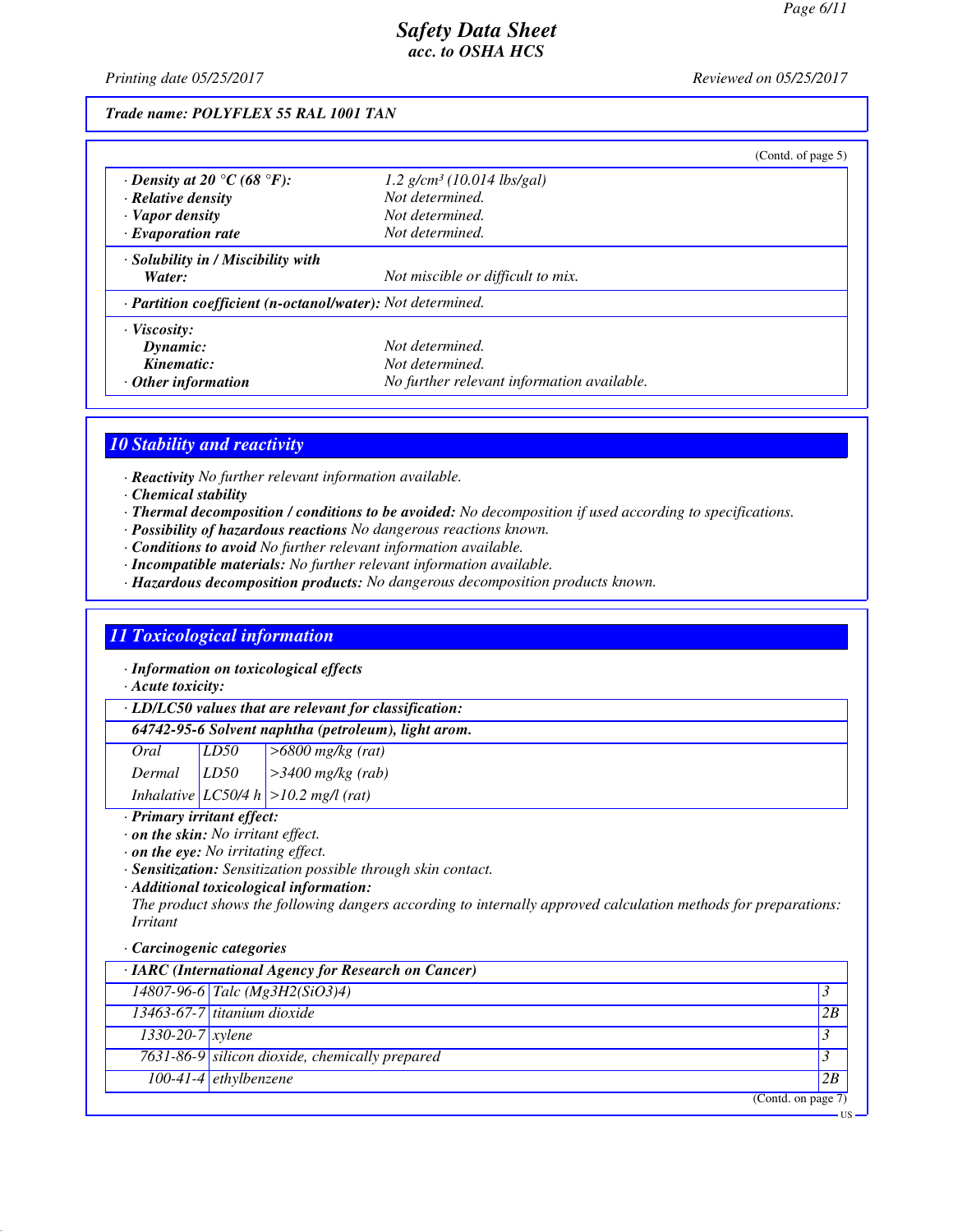(Contd. of page 6)

US

# *Safety Data Sheet acc. to OSHA HCS*

*Printing date 05/25/2017 Reviewed on 05/25/2017*

*Trade name: POLYFLEX 55 RAL 1001 TAN*

*14808-60-7 Quartz (SiO2) 1* 

*111-76-2 2-butoxyethanol 3* 

*· NTP (National Toxicology Program)*

*14808-60-7 Quartz (SiO2) K* 

*· OSHA-Ca (Occupational Safety & Health Administration)*

*None of the ingredients is listed.*

# *12 Ecological information*

*· Toxicity*

- *· Aquatic toxicity: No further relevant information available.*
- *· Persistence and degradability No further relevant information available.*
- *· Behavior in environmental systems:*
- *· Bioaccumulative potential No further relevant information available.*
- *· Mobility in soil No further relevant information available.*
- *· Additional ecological information:*

*· General notes:*

*Water hazard class 2 (Self-assessment): hazardous for water*

*Do not allow product to reach ground water, water course or sewage system.*

*Danger to drinking water if even small quantities leak into the ground.*

- *· Results of PBT and vPvB assessment*
- *· PBT: Not applicable.*
- *· vPvB: Not applicable.*
- *· Other adverse effects No further relevant information available.*

# *13 Disposal considerations*

*· Waste treatment methods*

*· Recommendation:*

*Must not be disposed of together with household garbage. Do not allow product to reach sewage system.*

*· Uncleaned packagings:*

*· Recommendation: Disposal must be made according to official regulations.*

| <b>14 Transport information</b>             |               |                    |
|---------------------------------------------|---------------|--------------------|
| $\cdot$ UN-Number<br>· DOT, ADR, IMDG, IATA | <i>UN1263</i> |                    |
|                                             |               |                    |
| $\cdot$ UN proper shipping name             |               |                    |
| $\cdot$ DOT                                 | Paint         |                    |
| $\cdot$ ADR                                 | $1263$ Paint  |                    |
| $\cdot$ IMDG, IATA                          | <b>PAINT</b>  |                    |
|                                             |               | (Contd. on page 8) |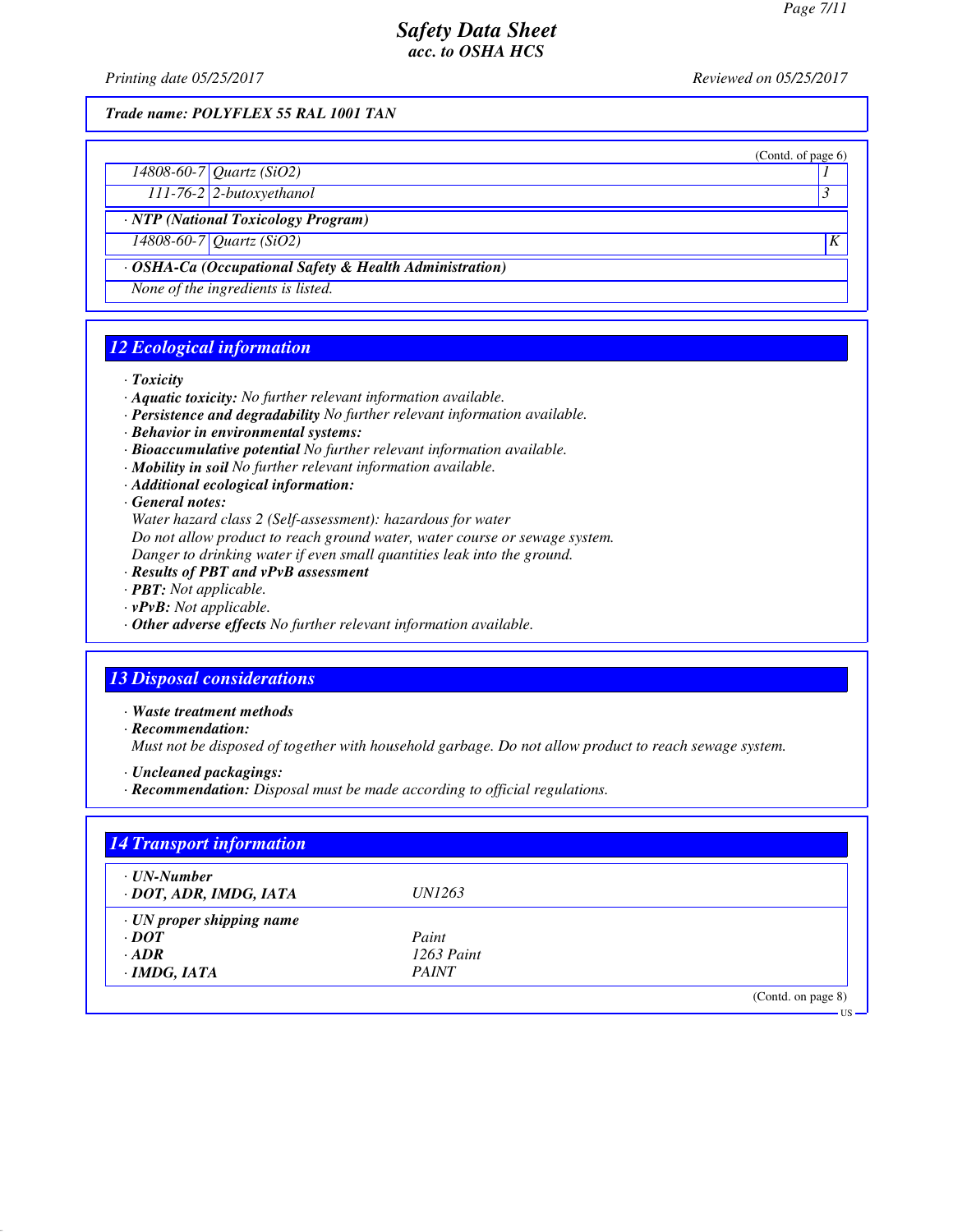*Printing date 05/25/2017 Reviewed on 05/25/2017*

*Trade name: POLYFLEX 55 RAL 1001 TAN*

|                                              | (Contd. of page 7)                                          |
|----------------------------------------------|-------------------------------------------------------------|
| · Transport hazard class(es)                 |                                                             |
| $\cdot$ <i>DOT</i>                           |                                                             |
|                                              |                                                             |
| $\cdot$ Class                                | 3 Flammable liquids                                         |
| $\cdot$ Label                                | 3                                                           |
| · ADR, IMDG, IATA                            |                                                             |
| $\cdot$ Class                                | 3 Flammable liquids                                         |
| $\cdot$ <i>Label</i>                         | 3                                                           |
| · Packing group<br>· DOT, ADR, IMDG, IATA    | III                                                         |
| · Environmental hazards:                     | Not applicable.                                             |
| · Special precautions for user               | Warning: Flammable liquids                                  |
| · Danger code (Kemler):                      | 30                                                          |
| · EMS Number:                                | $F-E,S-E$                                                   |
| · Stowage Category                           | A                                                           |
| · Transport in bulk according to Annex II of |                                                             |
| <b>MARPOL73/78 and the IBC Code</b>          | Not applicable.                                             |
| · Transport/Additional information:          |                                                             |
| $\cdot$ DOT                                  |                                                             |
| $\cdot$ Quantity limitations                 | On passenger aircraft/rail: 60 L                            |
|                                              | On cargo aircraft only: 220 L                               |
| $\cdot$ ADR                                  |                                                             |
| $\cdot$ Excepted quantities (EQ)             | Code: E1                                                    |
|                                              | Maximum net quantity per inner packaging: 30 ml             |
|                                              | Maximum net quantity per outer packaging: 1000 ml           |
| $\cdot$ IMDG                                 |                                                             |
| $\cdot$ Limited quantities (LQ)              | 5L                                                          |
| $\cdot$ Excepted quantities (EQ)             | Code: E1<br>Maximum net quantity per inner packaging: 30 ml |
|                                              | Maximum net quantity per outer packaging: 1000 ml           |
|                                              |                                                             |
| · UN "Model Regulation":                     | UN 1263 PAINT, 3, III                                       |

(Contd. on page 9)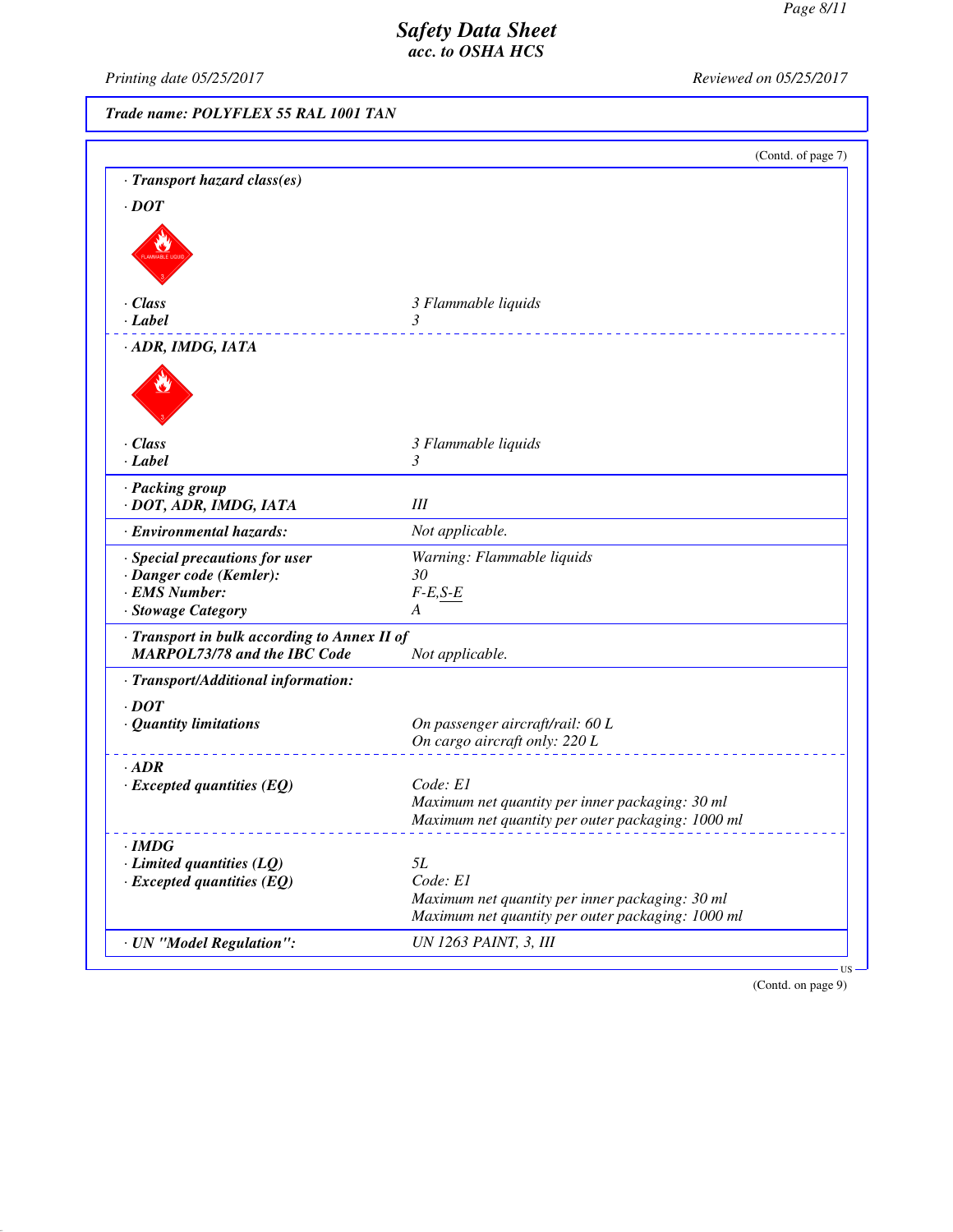*Printing date 05/25/2017 Reviewed on 05/25/2017*

*Trade name: POLYFLEX 55 RAL 1001 TAN*

(Contd. of page 8)

| $\cdot$ Sara<br>· Section 355 (extremely hazardous substances):    |                       |
|--------------------------------------------------------------------|-----------------------|
| None of the ingredients is listed.                                 |                       |
|                                                                    |                       |
| · Section 313 (Specific toxic chemical listings):                  |                       |
| 1330-20-7 xylene<br>1344-28-1 aluminium oxide                      |                       |
|                                                                    |                       |
| 7727-43-7 barium sulphate, natural                                 |                       |
| $100-41-4$ ethylbenzene                                            |                       |
| 1313-13-9 manganese dioxide                                        |                       |
| $111-76-2$ 2-butoxyethanol                                         |                       |
| · TSCA (Toxic Substances Control Act):                             |                       |
| All ingredients are listed.                                        |                       |
| $\cdot$ Proposition 65                                             |                       |
| Chemicals known to cause cancer:                                   |                       |
| 13463-67-7 titanium dioxide                                        |                       |
| $100-41-4$ ethylbenzene                                            |                       |
| 14808-60-7 Quartz (SiO2)                                           |                       |
| · Chemicals known to cause reproductive toxicity for females:      |                       |
| None of the ingredients is listed.                                 |                       |
| · Chemicals known to cause reproductive toxicity for males:        |                       |
| None of the ingredients is listed.                                 |                       |
| · Chemicals known to cause developmental toxicity:                 |                       |
| None of the ingredients is listed.                                 |                       |
| · Carcinogenic categories                                          |                       |
| · EPA (Environmental Protection Agency)                            |                       |
| 1330-20-7 xylene                                                   | Ι                     |
| 7727-43-7 barium sulphate, natural                                 | D, CBD(inh), NL(oral) |
| $100-41-4$ ethylbenzene                                            | D                     |
| 1313-13-9 manganese dioxide                                        | $\overline{D}$        |
| $111-76-2$ 2-butoxyethanol                                         | NL                    |
| $\cdot$ TLV (Threshold Limit Value established by ACGIH)           |                       |
| Talc (Mg3H2(SiO3)4)                                                | A4                    |
| titanium dioxide                                                   | A4                    |
| xylene                                                             | A4                    |
| aluminium oxide                                                    | A4                    |
| ethylbenzene                                                       |                       |
| · NIOSH-Ca (National Institute for Occupational Safety and Health) |                       |
| 13463-67-7 titanium dioxide                                        |                       |
| 14808-60-7 Quartz (SiO2)                                           |                       |

 $-US$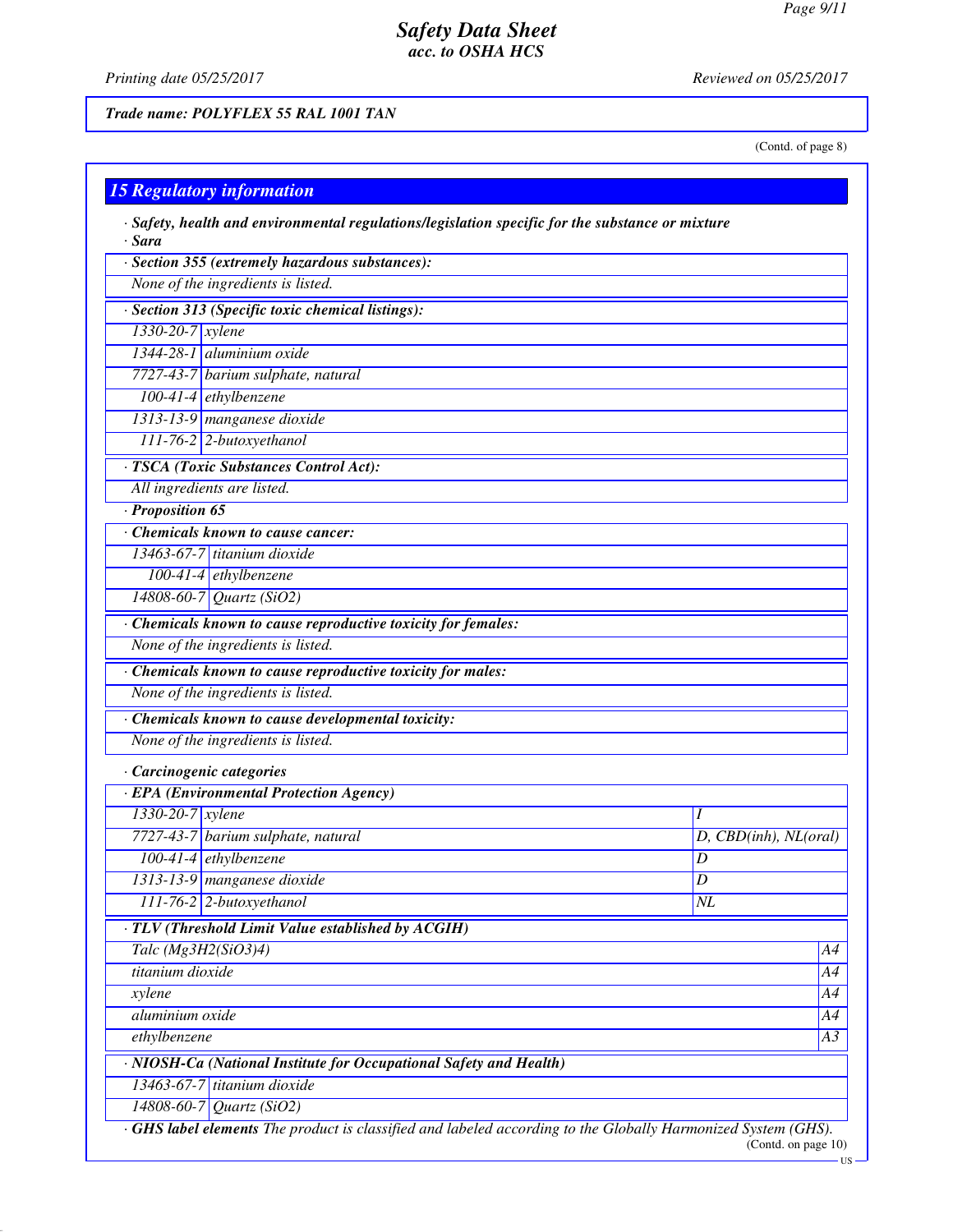*Printing date 05/25/2017 Reviewed on 05/25/2017 Trade name: POLYFLEX 55 RAL 1001 TAN* (Contd. of page 9) *· Hazard pictograms* < GHS02  $\langle \cdot \rangle$ GHS07  $\Leftrightarrow$ GHS08 *· Signal word Danger · Hazard-determining components of labeling: Extracts (petroleum), heavy paraffinic distillate solvent Talc (Mg3H2(SiO3)4) bis(4-(1,2-bis(ethoxycarbonyl)ethy-lamino)-3-methylcyclohexyl)methane titanium dioxide · Hazard statements H226 Flammable liquid and vapor. H317 May cause an allergic skin reaction. H350 May cause cancer. H372 Causes damage to organs through prolonged or repeated exposure. · Precautionary statements P210 Keep away from heat/sparks/open flames/hot surfaces. No smoking. P241 Use explosion-proof electrical/ventilating/lighting/equipment. P260 Do not breathe dust/fume/gas/mist/vapors/spray. Wear protective gloves/protective clothing/eye protection/face protection. P240 Ground/bond container and receiving equipment. P233 Keep container tightly closed. P242 Use only non-sparking tools. P243 Take precautionary measures against static discharge. P264 Wash thoroughly after handling. P270 Do not eat, drink or smoke when using this product. P272 Contaminated work clothing must not be allowed out of the workplace. P201 Obtain special instructions before use. P202 Do not handle until all safety precautions have been read and understood. P303+P361+P353 If on skin (or hair): Take off immediately all contaminated clothing. Rinse skin with water/ shower. P321 Specific treatment (see on this label).* Wash contaminated clothing before reuse. *P308+P313 IF exposed or concerned: Get medical advice/attention. P333+P313 If skin irritation or rash occurs: Get medical advice/attention. P314 Get medical advice/attention if you feel unwell. P370+P378 In case of fire: Use for extinction: CO2, powder or water spray. P405 Store locked up. P403+P235 Store in a well-ventilated place. Keep cool.*

*P501 Dispose of contents/container in accordance with local/regional/national/international regulations.*

*· National regulations:*

*· Additional classification according to Decree on Hazardous Materials:*

*Carcinogenic hazardous material group III (dangerous).*

*· Information about limitation of use:*

*Workers are not allowed to be exposed to the hazardous carcinogenic materials contained in this preparation. Exceptions can be made by the authorities in certain cases.*

(Contd. on page 11)

US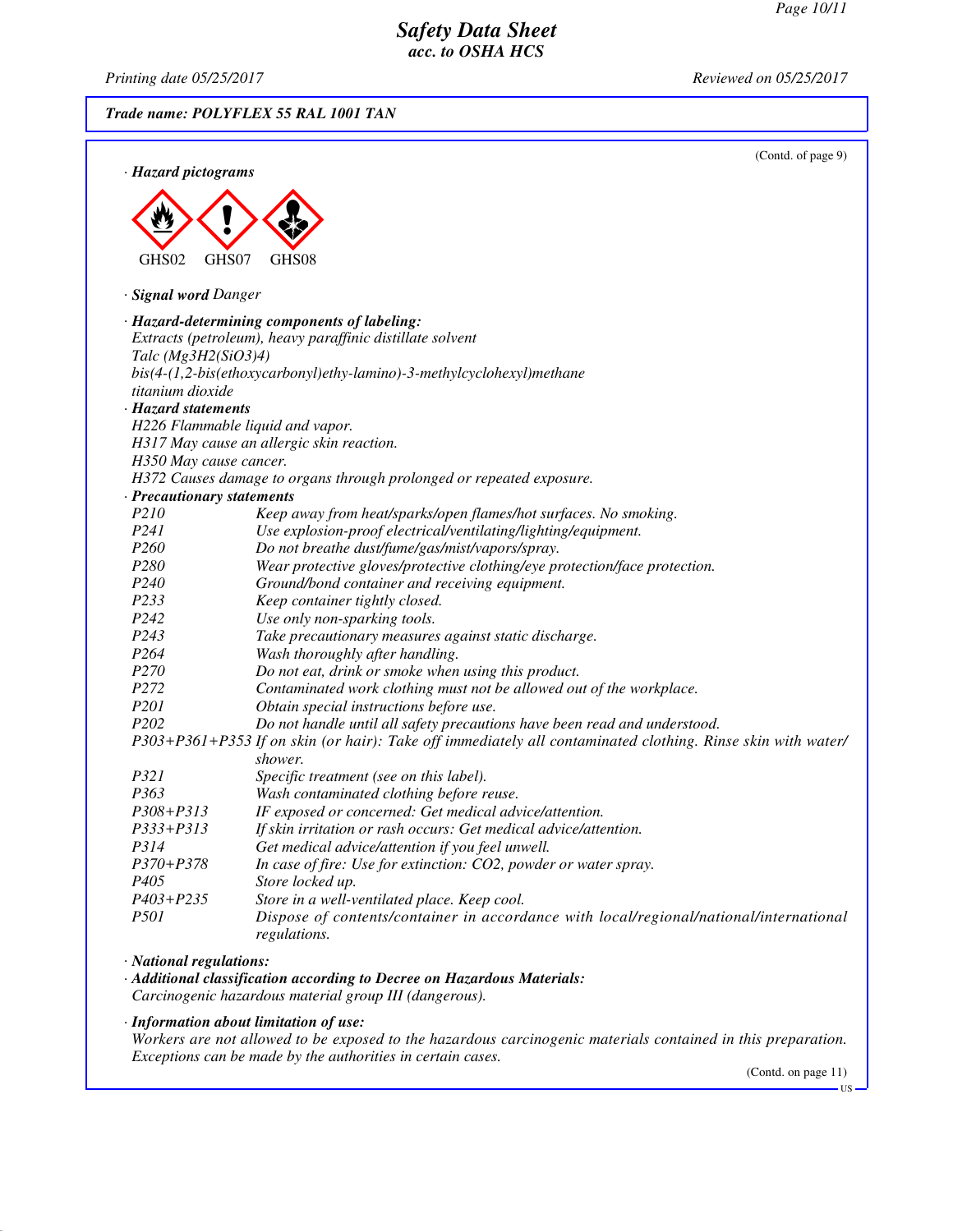*Printing date 05/25/2017 Reviewed on 05/25/2017*

*Trade name: POLYFLEX 55 RAL 1001 TAN*

(Contd. of page 10)

US

*· Chemical safety assessment: A Chemical Safety Assessment has not been carried out.*

#### *16 Other information*

*This information is based on our present knowledge. However, this shall not constitute a guarantee for any specific product features and shall not establish a legally valid contractual relationship.*

*· Department issuing SDS: Product safety department*

*· Contact: HS REG.DEPART.REG.SS*

*· Date of preparation / last revision 05/25/2017 / -*

*· Abbreviations and acronyms: ADR: Accord européen sur le transport des marchandises dangereuses par Route (European Agreement concerning the International Carriage of Dangerous Goods by Road) IMDG: International Maritime Code for Dangerous Goods DOT: US Department of Transportation IATA: International Air Transport Association ACGIH: American Conference of Governmental Industrial Hygienists EINECS: European Inventory of Existing Commercial Chemical Substances ELINCS: European List of Notified Chemical Substances CAS: Chemical Abstracts Service (division of the American Chemical Society) NFPA: National Fire Protection Association (USA) HMIS: Hazardous Materials Identification System (USA) VOC: Volatile Organic Compounds (USA, EU) LC50: Lethal concentration, 50 percent LD50: Lethal dose, 50 percent PBT: Persistent, Bioaccumulative and Toxic vPvB: very Persistent and very Bioaccumulative NIOSH: National Institute for Occupational Safety OSHA: Occupational Safety & Health TLV: Threshold Limit Value PEL: Permissible Exposure Limit REL: Recommended Exposure Limit BEI: Biological Exposure Limit Flam. Liq. 3: Flammable liquids – Category 3 Skin Sens. 1: Skin sensitisation – Category 1 Carc. 1B: Carcinogenicity – Category 1B STOT RE 1: Specific target organ toxicity (repeated exposure) – Category 1*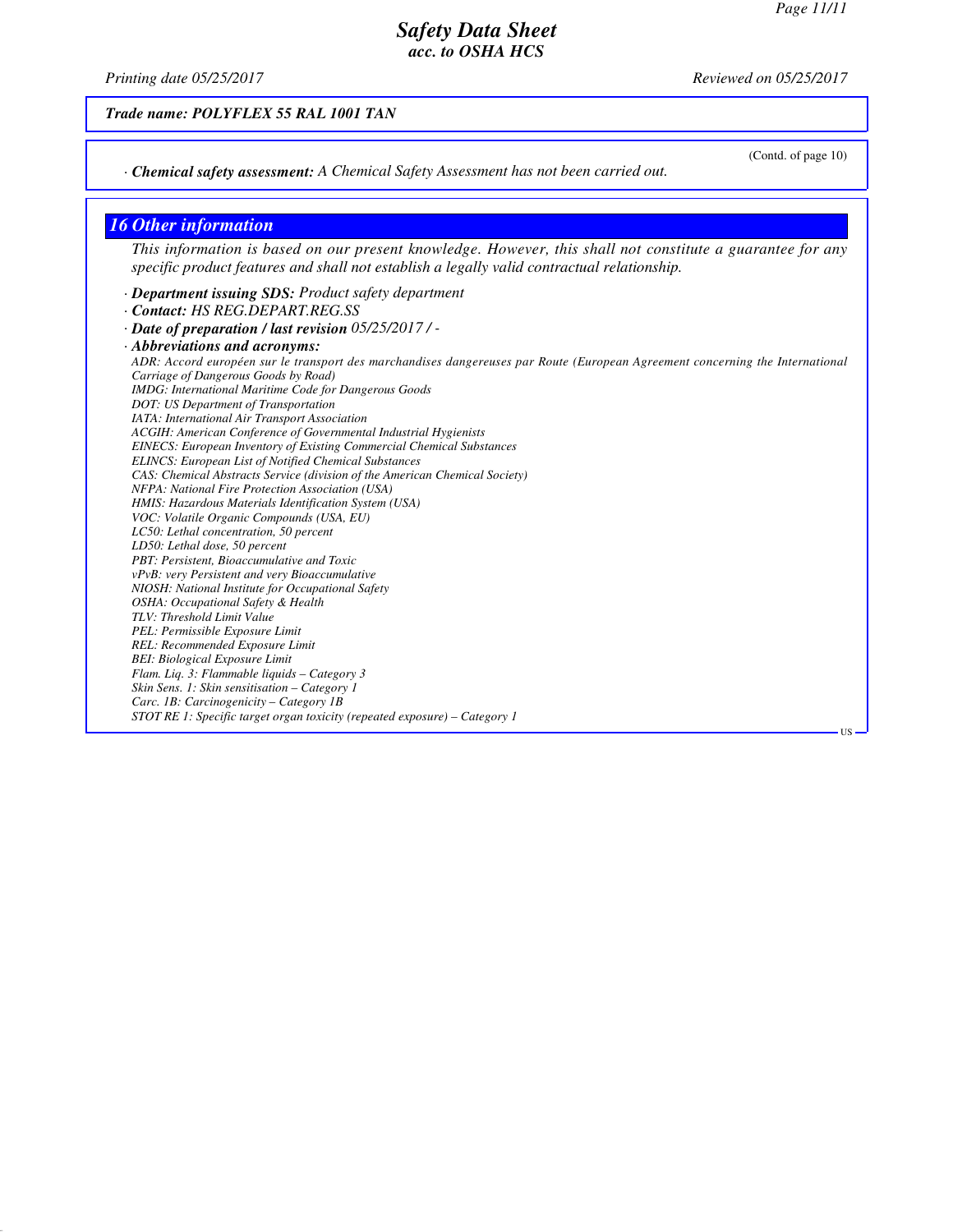*Printing date 12/08/2016 Reviewed on 06/10/2015*

### *1 Identification*

- *· Product identifer*
- *· Trade name: POLYFLEX WP55A CATALYST*
- *· Article number: WP55A.0*
- *· Details of the supplier of the safety data sheet*

*· Manufacturer/Supplier: Wasser Corporation 4118 B PL NW, Suite B Auburn, WA 98001, US Phone 253-850-2967*

*· Information department: Product safety department*

*· Emergency telephone number: EMERGENCY PHONE NUMBERS: USA and Canada: 1-800 424-9300 International: 1-703 527-3887*

### *2 Hazard(s) identification*

*· Classification of the substance or mixture*

- *Flam. Liq. 3 H226 Flammable liquid and vapor.*
- *Acute Tox. 4 H332 Harmful if inhaled.*
- *Skin Irrit. 2 H315 Causes skin irritation.*
- *Eye Irrit. 2A H319 Causes serious eye irritation.*
- *Resp. Sens. 1 H334 May cause allergy or asthma symptoms or breathing difficulties if inhaled.*
- *Skin Sens. 1 H317 May cause an allergic skin reaction.*
- *Carc. 2 H351 Suspected of causing cancer.*
- *STOT SE 3 H335 May cause respiratory irritation.*
- *STOT RE 2 H373 May cause damage to organs through prolonged or repeated exposure.*

#### *· Label elements*

*· GHS label elements The product is classified and labeled according to the Globally Harmonized System (GHS). · Hazard pictograms*



*· Signal word Danger*

*· Hazard-determining components of labeling: diphenylmethanediisocyanate,isomeres and homologues 4,4'-methylenediphenyl diisocyanate o-(p-isocyanatobenzyl)phenyl isocyanate · Hazard statements H226 Flammable liquid and vapor. H332 Harmful if inhaled. H315 Causes skin irritation. H319 Causes serious eye irritation. H334 May cause allergy or asthma symptoms or breathing difficulties if inhaled. H317 May cause an allergic skin reaction. H351 Suspected of causing cancer.*

(Contd. on page 2)

**US**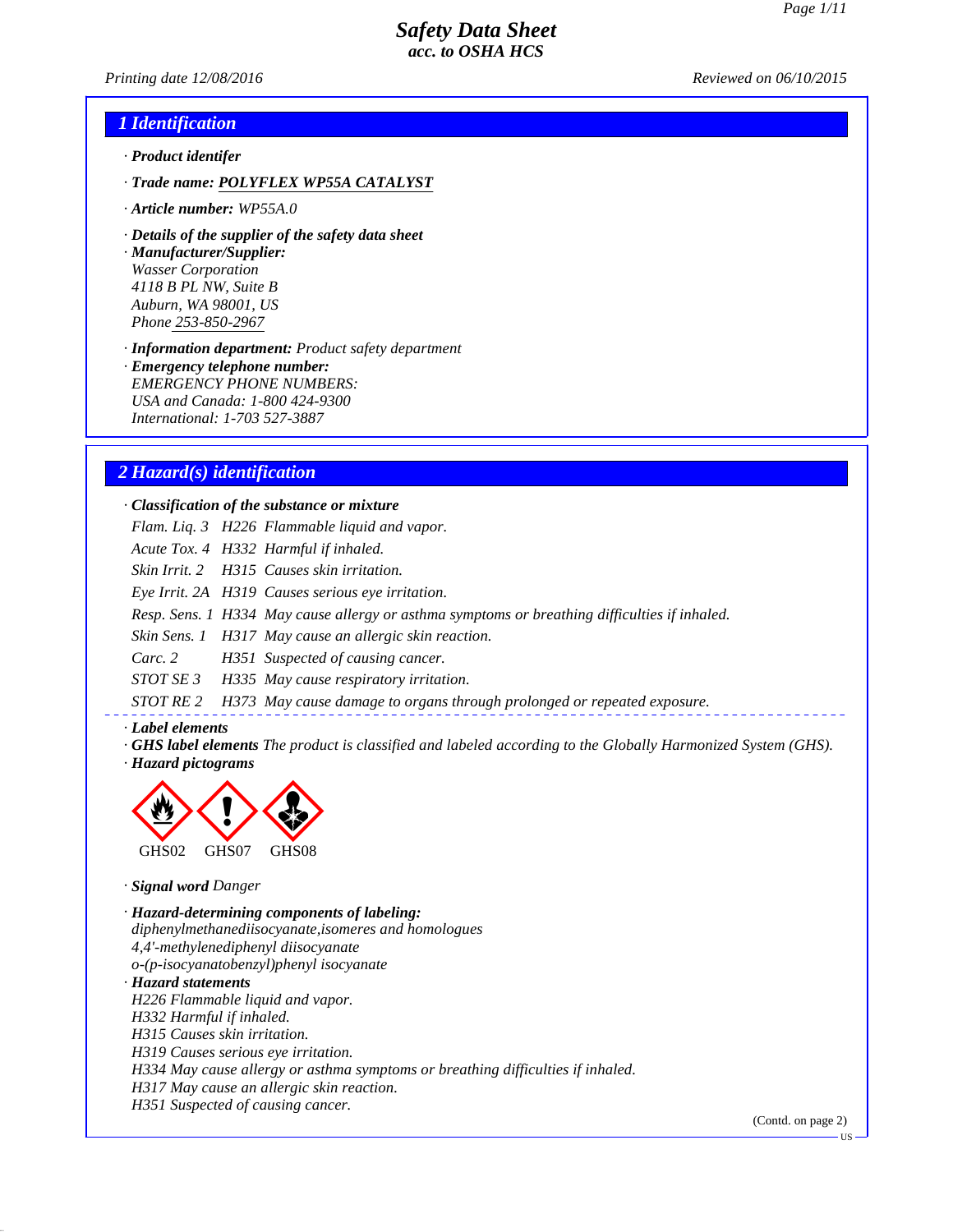*Printing date 12/08/2016 Reviewed on 06/10/2015*

## *Trade name: POLYFLEX WP55A CATALYST*

|                                  | (Contd. of page 1)                                                                                                     |
|----------------------------------|------------------------------------------------------------------------------------------------------------------------|
|                                  | H335 May cause respiratory irritation.                                                                                 |
|                                  | H373 May cause damage to organs through prolonged or repeated exposure.                                                |
| <b>Precautionary statements</b>  |                                                                                                                        |
| Keep out of reach from children. |                                                                                                                        |
| P210                             | Keep away from heat/sparks/open flames/hot surfaces. No smoking.                                                       |
| P241                             | Use explosion-proof electrical/ventilating/lighting/equipment.                                                         |
| P <sub>260</sub>                 | Do not breathe dust/fume/gas/mist/vapors/spray.                                                                        |
| P284                             | [In case of inadequate ventilation] wear respiratory protection.                                                       |
| P280                             | Wear protective gloves/protective clothing/eye protection/face protection.                                             |
| P <sub>240</sub>                 | Ground/bond container and receiving equipment.                                                                         |
| P <sub>242</sub>                 | Use only non-sparking tools.                                                                                           |
| P <sub>243</sub>                 | Take precautionary measures against static discharge.                                                                  |
| P <sub>264</sub>                 | Wash thoroughly after handling.                                                                                        |
| P271                             | Use only outdoors or in a well-ventilated area.                                                                        |
| P <sub>272</sub>                 | Contaminated work clothing must not be allowed out of the workplace.                                                   |
| P <sub>201</sub>                 | Obtain special instructions before use.                                                                                |
| P <sub>202</sub>                 | Do not handle until all safety precautions have been read and understood.                                              |
|                                  | P303+P361+P353 If on skin (or hair): Take off immediately all contaminated clothing. Rinse skin with water/<br>shower. |
|                                  | P305+P351+P338 If in eyes: Rinse cautiously with water for several minutes. Remove contact lenses, if present          |
|                                  | and easy to do. Continue rinsing.                                                                                      |
| P321                             | Specific treatment (see on this label).                                                                                |
| $P342 + P311$                    | If experiencing respiratory symptoms: Call a POISON CENTER/doctor.                                                     |
| $P304 + P340$                    | IF INHALED: Remove person to fresh air and keep comfortable for breathing.                                             |
| P312                             | Call a POISON CENTER/doctor if you feel unwell.                                                                        |
| P363                             | Wash contaminated clothing before reuse.                                                                               |
| $P308 + P313$                    | IF exposed or concerned: Get medical advice/attention.                                                                 |
| $P333 + P313$                    | If skin irritation or rash occurs: Get medical advice/attention.                                                       |
| $P337 + P313$                    | If eye irritation persists: Get medical advice/attention.                                                              |
| P314                             | Get medical advice/attention if you feel unwell.                                                                       |
| $P370 + P378$                    | In case of fire: Use for extinction: CO2, powder or water spray.                                                       |
| $P362 + P364$                    | Take off contaminated clothing and wash it before reuse.                                                               |
| P405                             | Store locked up.                                                                                                       |
| $P403 + P233$                    | Store in a well-ventilated place. Keep container tightly closed.                                                       |
| $P403 + P235$                    | Store in a well-ventilated place. Keep cool.                                                                           |
| P501                             | Dispose of contents/container in accordance with local/regional/national/international<br>regulations.                 |

*· Classification system:*

*· NFPA ratings (scale 0 - 4)*



*Health = 2 Fire = 2 Reactivity = 0*

*· HMIS-ratings (scale 0 - 4)*

 HEALTH FIRE  $\overline{REACTIVITY \, \vert \, \vert \, \vert}$  *Reactivity = 0* \*2 *Health = \*2* 2 *Fire = 2*

*· Other hazards*

*· Results of PBT and vPvB assessment*

*· PBT: Not applicable.*

(Contd. on page 3)

US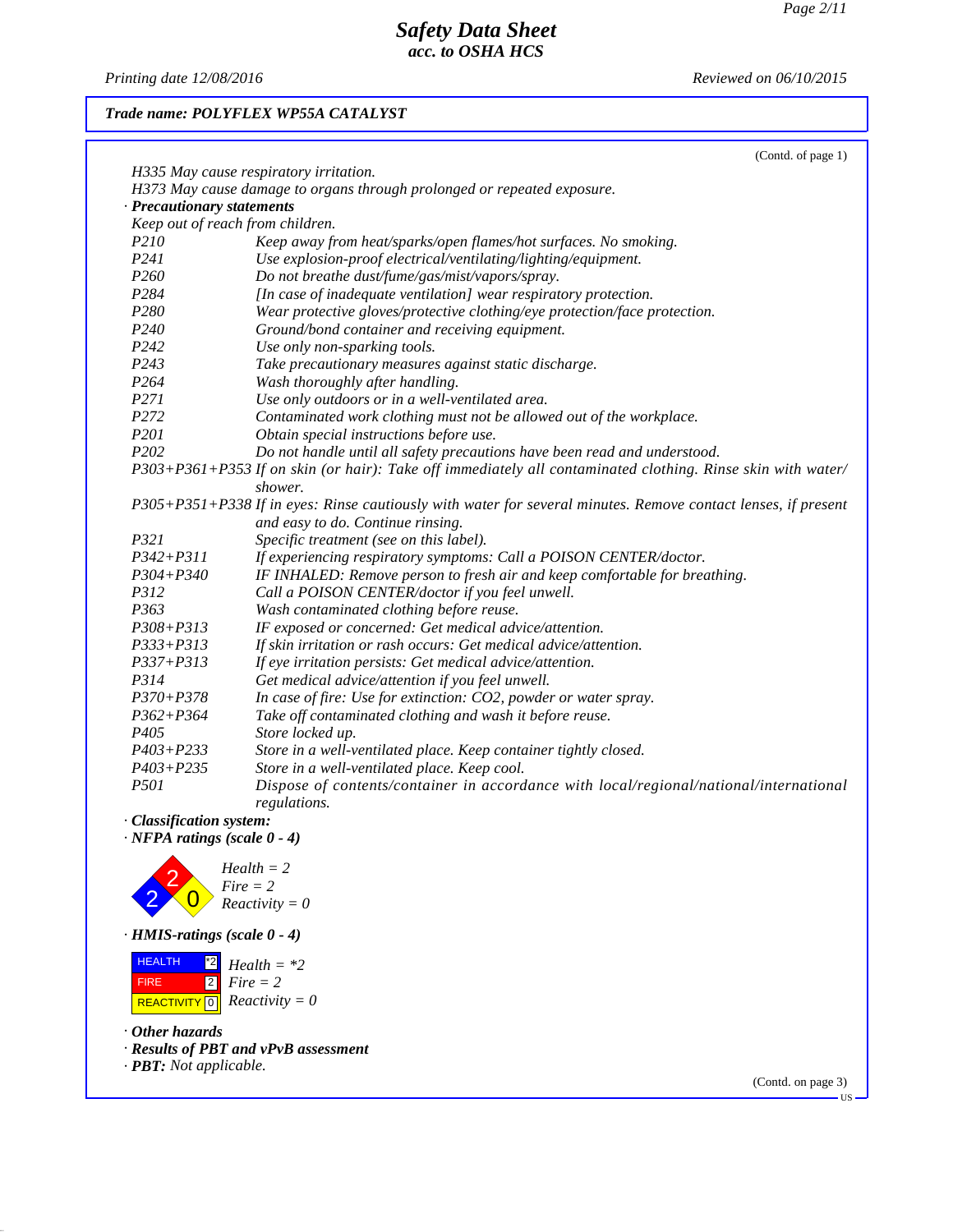(Contd. of page 2)

# *Safety Data Sheet acc. to OSHA HCS*

*Printing date 12/08/2016 Reviewed on 06/10/2015*

*Trade name: POLYFLEX WP55A CATALYST*

*· vPvB: Not applicable.*

### *3 Composition/information on ingredients*

#### *· Chemical characterization: Mixtures*

*· Description: Mixture of the substances listed below with nonhazardous additions.*

#### *· Dangerous components:*

|  | $9016-87-9$ diphenylmethanediisocyanate, isomeres and homologues | $30 - 60\%$ % |  |  |
|--|------------------------------------------------------------------|---------------|--|--|
|  | 101-68-8 $\vert 4,4 \rangle$ -methylenediphenyl diisocyanate     | $10 - 30\%$ % |  |  |
|  | 64742-95-6 Solvent naphtha (petroleum), light arom.              | $10 - 30\%$ % |  |  |
|  | 5873-54-1 $\sigma$ -(p-isocyanatobenzyl)phenyl isocyanate        | $1 - 5\%%$    |  |  |
|  |                                                                  |               |  |  |

# *4 First-aid measures*

*· Description of first aid measures*

*· General information:*

*Immediately remove any clothing soiled by the product.*

*Symptoms of poisoning may even occur after several hours; therefore medical observation for at least 48 hours after the accident.*

- *· After inhalation:*
- *Supply fresh air and to be sure call for a doctor.*

*In case of unconsciousness place patient stably in side position for transportation.*

*· After skin contact: Immediately wash with water and soap and rinse thoroughly.*

*· After eye contact:*

*Rinse opened eye for several minutes under running water. If symptoms persist, consult a doctor.*

*· After swallowing: If symptoms persist consult doctor.*

*· Information for doctor:*

*· Most important symptoms and effects, both acute and delayed No further relevant information available.*

*· Indication of any immediate medical attention and special treatment needed*

*No further relevant information available.*

## *5 Fire-fighting measures*

- *· Extinguishing media*
- *· Suitable extinguishing agents:*

*CO2, extinguishing powder or water spray. Fight larger fires with water spray or alcohol resistant foam.*

*· For safety reasons unsuitable extinguishing agents: Water with full jet*

*· Special hazards arising from the substance or mixture*

- *During heating or in case of fire poisonous gases are produced.*
- *· Advice for firefighters*
- *· Protective equipment: Mouth respiratory protective device.*

### *6 Accidental release measures*

*· Personal precautions, protective equipment and emergency procedures Mount respiratory protective device.*

*Wear protective equipment. Keep unprotected persons away.*

*· Environmental precautions: Do not allow to enter sewers/ surface or ground water.*

(Contd. on page 4)

US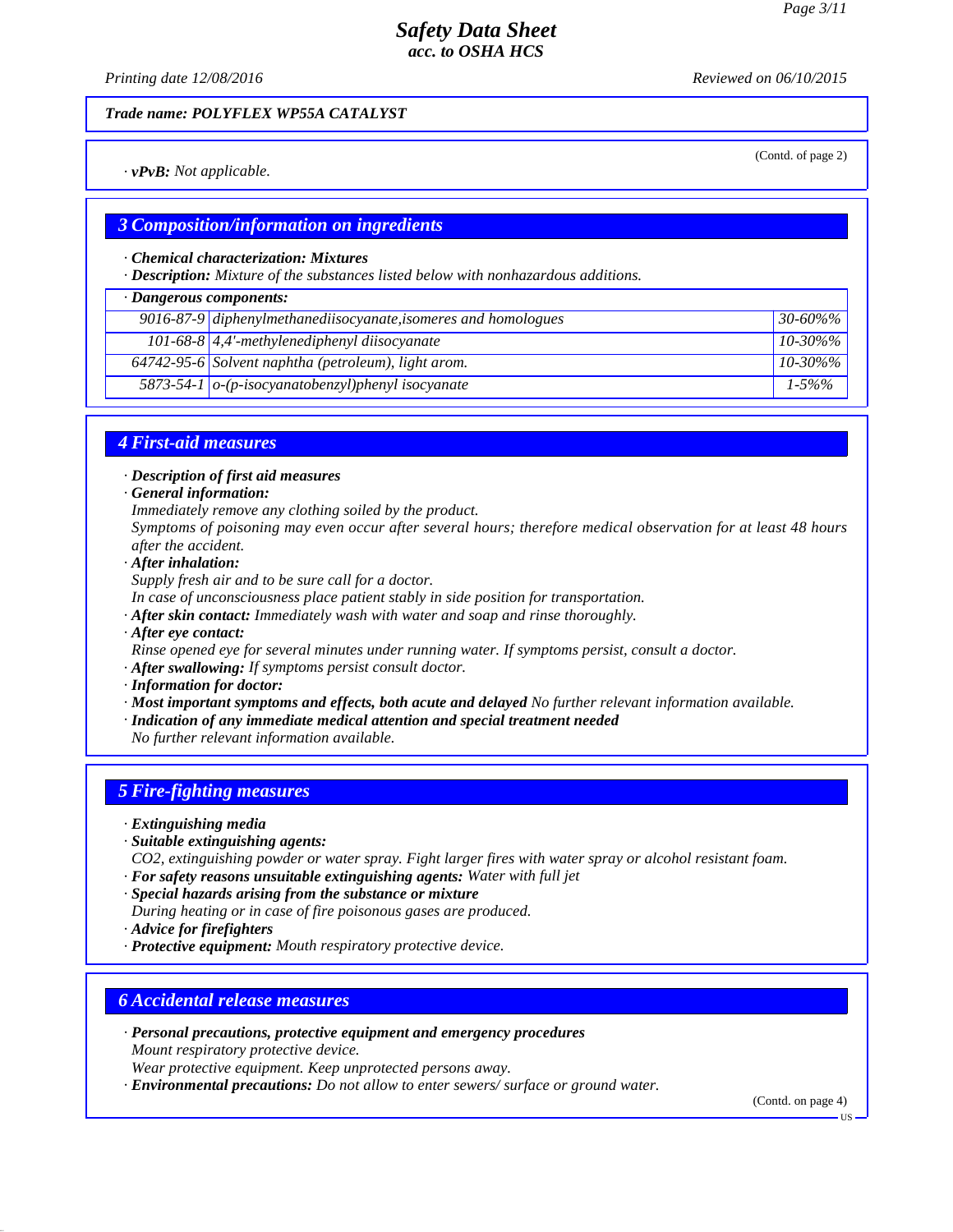*Trade name: POLYFLEX WP55A CATALYST*

*Printing date 12/08/2016 Reviewed on 06/10/2015*

# (Contd. of page 3) *· Methods and material for containment and cleaning up: Absorb with liquid-binding material (sand, diatomite, acid binders, universal binders, sawdust). Dispose contaminated material as waste according to item 13. Ensure adequate ventilation. · Reference to other sections See Section 7 for information on safe handling. See Section 8 for information on personal protection equipment. See Section 13 for disposal information. · Protective Action Criteria for Chemicals · PAC-1: 9016-87-9 diphenylmethanediisocyanate,isomeres and homologues 0.15 mg/m3 101-68-8 4,4'-methylenediphenyl diisocyanate 0.45 mg/m3 · PAC-2: 9016-87-9 diphenylmethanediisocyanate,isomeres and homologues 3.6 mg/m3 101-68-8 4,4'-methylenediphenyl diisocyanate 5 mg/m3 · PAC-3: 9016-87-9 diphenylmethanediisocyanate,isomeres and homologues 22 mg/m3 101-68-8 4,4'-methylenediphenyl diisocyanate 55 mg/m3*

## *7 Handling and storage*

#### *· Handling:*

- *· Precautions for safe handling Ensure good ventilation/exhaustion at the workplace. Open and handle receptacle with care. Prevent formation of aerosols.*
- *· Information about protection against explosions and fires: Keep ignition sources away - Do not smoke. Protect against electrostatic charges. Keep respiratory protective device available.*
- *· Conditions for safe storage, including any incompatibilities*

*· Storage:*

- *· Requirements to be met by storerooms and receptacles: No special requirements.*
- *· Information about storage in one common storage facility: Not required.*
- *· Further information about storage conditions: Keep receptacle tightly sealed.*
- *· Specific end use(s) No further relevant information available.*

# *8 Exposure controls/personal protection*

*· Additional information about design of technical systems: No further data; see item 7.*

*· Control parameters*

*· Components with limit values that require monitoring at the workplace:*

*The following constituent is the only constituent of the product which has a PEL, TLV or other recommended exposure limit.*

*At this time, the other constituents have no known exposure limits.*

(Contd. on page 5)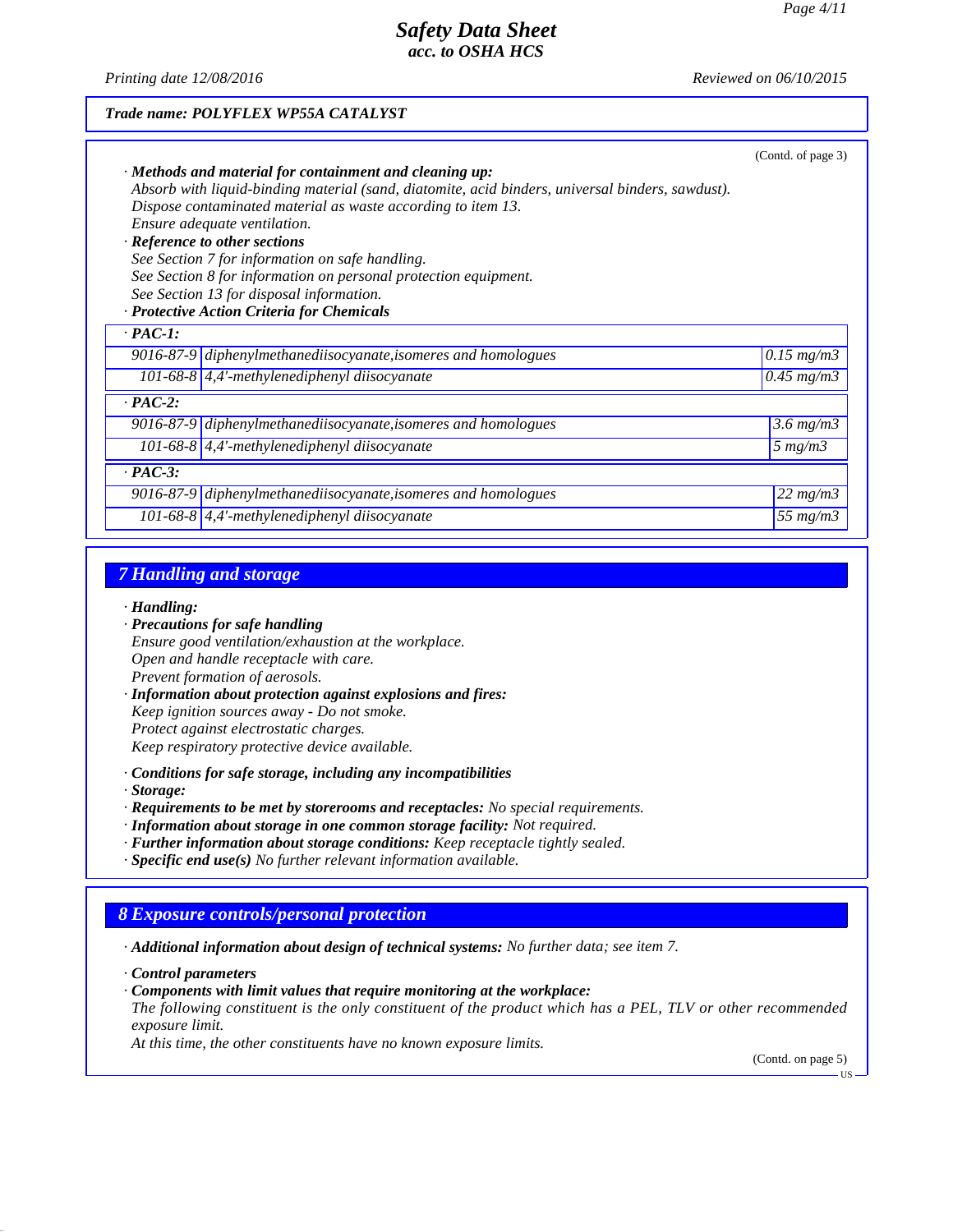*Printing date 12/08/2016 Reviewed on 06/10/2015*

#### *Trade name: POLYFLEX WP55A CATALYST*

(Contd. of page 4)

# *101-68-8 4,4'-methylenediphenyl diisocyanate*

*PEL Ceiling limit value: 0.2 mg/m³, 0.02 ppm*

*REL Long-term value: 0.05 mg/m³, 0.005 ppm Ceiling limit value: 0.2\* mg/m³, 0.02\* ppm \*10-min*

*TLV Long-term value: 0.051 mg/m³, 0.005 ppm*

*· Additional information: The lists that were valid during the creation were used as basis.*

#### *· Exposure controls*

*· Personal protective equipment:*

*· General protective and hygienic measures: Keep away from foodstuffs, beverages and feed.*

*Immediately remove all soiled and contaminated clothing. Wash hands before breaks and at the end of work.*

*Store protective clothing separately.*

*Avoid contact with the eyes and skin.*

#### *· Breathing equipment:*

*During mixing, handling and application: Splash goggles. Full protective clothing. Gloves (impervious). Wear suitable respiratory equipment. When air concentrations are not known (or above the TLV), an air-supplied respirator is required. Refer to OSHA Respiratory Protection Standard (29 CFR 1910.134).In presence of air movement, air-purifying (cartridge type) respirators are not the best protection but can be used, if you replaced them frequently. Change cartridges after 8h max or less due to their low warning properties. When in a confined space wear MSHA/NIOSH approved self-contained breathing apparatus or equivalent and full protective gear.*

*· Protection of hands:*



\_S*Protective gloves*

*The glove material has to be impermeable and resistant to the product/ the substance/ the preparation. Due to missing tests no recommendation to the glove material can be given for the product/ the preparation/ the chemical mixture.*

*Selection of the glove material on consideration of the penetration times, rates of diffusion and the degradation · Material of gloves*

*The selection of the suitable gloves does not only depend on the material, but also on further marks of quality and varies from manufacturer to manufacturer. As the product is a preparation of several substances, the resistance of the glove material can not be calculated in advance and has therefore to be checked prior to the application.*

*· Penetration time of glove material*

*The exact break through time has to be found out by the manufacturer of the protective gloves and has to be observed.*

*· Eye protection:*



\_R*Tightly sealed goggles*

# *9 Physical and chemical properties*

- *· Information on basic physical and chemical properties*
- *· General Information*
- *· Appearance:*

*Form: Fluid*

(Contd. on page 6)

US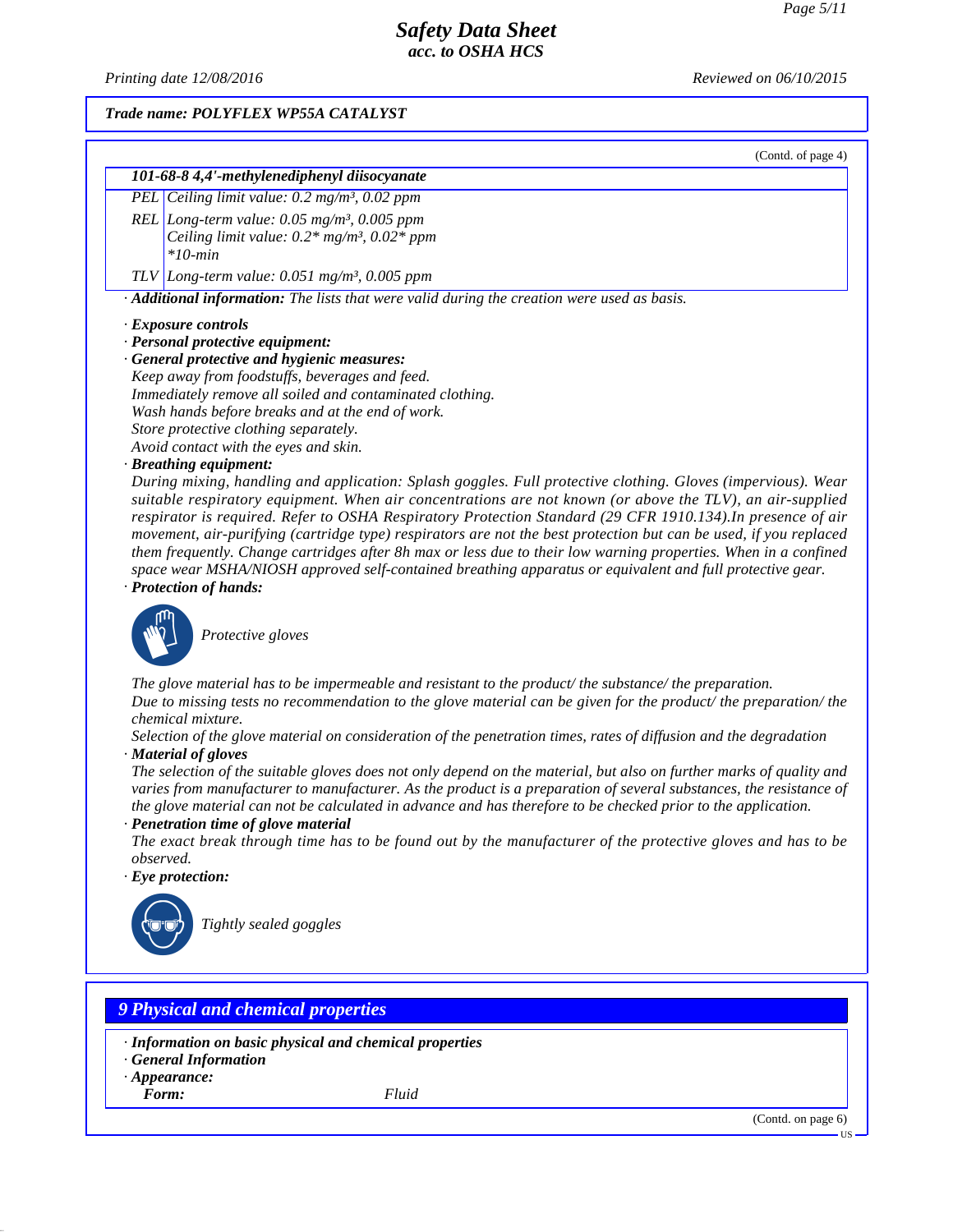*Printing date 12/08/2016 Reviewed on 06/10/2015*

## *Trade name: POLYFLEX WP55A CATALYST*

|                                                            | (Contd. of page 5)                                                                            |
|------------------------------------------------------------|-----------------------------------------------------------------------------------------------|
| Color:                                                     | Amber colored                                                                                 |
| $\cdot$ Odor:                                              | Light                                                                                         |
| Odor threshold:                                            | Not determined.                                                                               |
| $\cdot$ pH-value:                                          | Not determined.                                                                               |
| Change in condition                                        |                                                                                               |
| <b>Melting point/Melting range:</b>                        | Undetermined.                                                                                 |
| <b>Boiling point/Boiling range:</b>                        | 190 °C (374 °F)                                                                               |
| · Flash point:                                             | 42 °C (108 °F)                                                                                |
| · Flammability (solid, gaseous):                           | Not applicable.                                                                               |
| · Ignition temperature:                                    | 400 °C (752 °F)                                                                               |
| · Decomposition temperature:                               | Not determined.                                                                               |
| · Auto igniting:                                           | Product is not selfigniting.                                                                  |
| · Danger of explosion:                                     | Product is not explosive. However, formation of explosive air/vapor<br>mixtures are possible. |
| · Explosion limits:                                        |                                                                                               |
| Lower:                                                     | $0.4$ Vol $\%$                                                                                |
| <b>Upper:</b>                                              | 7.5 Vol %                                                                                     |
| $\cdot$ Vapor pressure at 20 $\cdot$ C (68 $\cdot$ F):     | $5$ hPa (4 mm Hg)                                                                             |
| $\cdot$ Density at 20 $\cdot$ C (68 $\cdot$ F):            | $1.13$ g/cm <sup>3</sup> (9.43 lbs/gal)                                                       |
| $\cdot$ Relative density                                   | Not determined.                                                                               |
| · Vapor density                                            | Not determined.                                                                               |
| $\cdot$ Evaporation rate                                   | Not determined.                                                                               |
| · Solubility in / Miscibility with                         |                                                                                               |
| Water:                                                     | Not miscible or difficult to mix.                                                             |
| · Partition coefficient (n-octanol/water): Not determined. |                                                                                               |
| · Viscosity:                                               |                                                                                               |
| Dynamic:                                                   | Not determined.                                                                               |
| Kinematic:                                                 | Not determined.                                                                               |
| $\cdot$ Other information                                  | No further relevant information available.                                                    |

# *10 Stability and reactivity*

*· Reactivity No further relevant information available.*

*· Chemical stability*

*· Thermal decomposition / conditions to be avoided: No decomposition if used according to specifications.*

- *· Possibility of hazardous reactions No dangerous reactions known.*
- *· Conditions to avoid No further relevant information available.*
- *· Incompatible materials: No further relevant information available.*
- *· Hazardous decomposition products: No dangerous decomposition products known.*

(Contd. on page 7)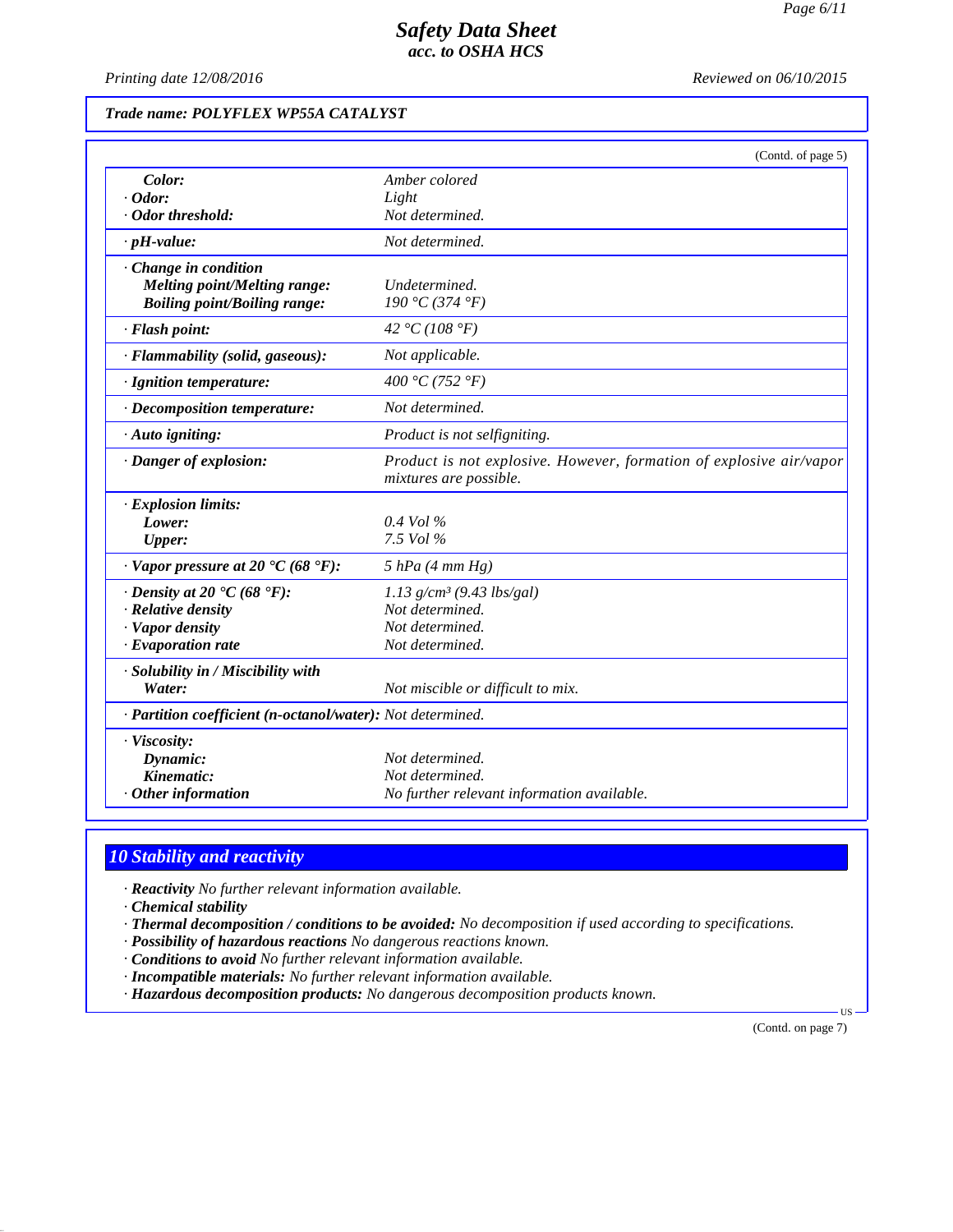*Printing date 12/08/2016 Reviewed on 06/10/2015*

### *Trade name: POLYFLEX WP55A CATALYST*

(Contd. of page 6)

| $\cdot$ Acute toxicity:    |                                    | · Information on toxicological effects                                                                                                                                                                    |                          |
|----------------------------|------------------------------------|-----------------------------------------------------------------------------------------------------------------------------------------------------------------------------------------------------------|--------------------------|
|                            |                                    | · LD/LC50 values that are relevant for classification:                                                                                                                                                    |                          |
|                            |                                    | 101-68-8 4,4'-methylenediphenyl diisocyanate                                                                                                                                                              |                          |
| Oral                       | LD50                               | 2200 mg/kg (mouse)                                                                                                                                                                                        |                          |
|                            |                                    | 64742-95-6 Solvent naphtha (petroleum), light arom.                                                                                                                                                       |                          |
| Oral                       | LD50                               | $>6800$ mg/kg (rat)                                                                                                                                                                                       |                          |
| Dermal                     | LD50                               | $>3400$ mg/kg (rab)                                                                                                                                                                                       |                          |
|                            |                                    | Inhalative $ LC50/4 h  > 10.2 mg/(rat)$                                                                                                                                                                   |                          |
|                            | · Sensitization:                   | Sensitization possible through inhalation.                                                                                                                                                                |                          |
| Harmful<br><b>Irritant</b> | · Carcinogenic categories          | Sensitization possible through skin contact.<br>· Additional toxicological information:<br>The product shows the following dangers according to internally approved calculation methods for preparations: |                          |
|                            |                                    | · IARC (International Agency for Research on Cancer)                                                                                                                                                      |                          |
|                            |                                    | 9016-87-9 diphenylmethanediisocyanate, isomeres and homologues<br>101-68-8 $\vert 4,4 \vert$ -methylenediphenyl diisocyanate                                                                              |                          |
|                            |                                    |                                                                                                                                                                                                           |                          |
|                            |                                    | · NTP (National Toxicology Program)                                                                                                                                                                       |                          |
|                            | None of the ingredients is listed. |                                                                                                                                                                                                           |                          |
|                            | None of the ingredients is listed. | · OSHA-Ca (Occupational Safety & Health Administration)                                                                                                                                                   | $\overline{\mathcal{E}}$ |

# *12 Ecological information*

*· Toxicity*

- *· Aquatic toxicity: No further relevant information available.*
- *· Persistence and degradability No further relevant information available.*
- *· Behavior in environmental systems:*
- *· Bioaccumulative potential No further relevant information available.*
- *· Mobility in soil No further relevant information available.*
- *· Additional ecological information:*

*· General notes:*

- *Water hazard class 2 (Self-assessment): hazardous for water*
- *Do not allow product to reach ground water, water course or sewage system.*
- *Danger to drinking water if even small quantities leak into the ground.*
- *· Results of PBT and vPvB assessment*
- *· PBT: Not applicable.*
- *· vPvB: Not applicable.*

(Contd. on page 8)

US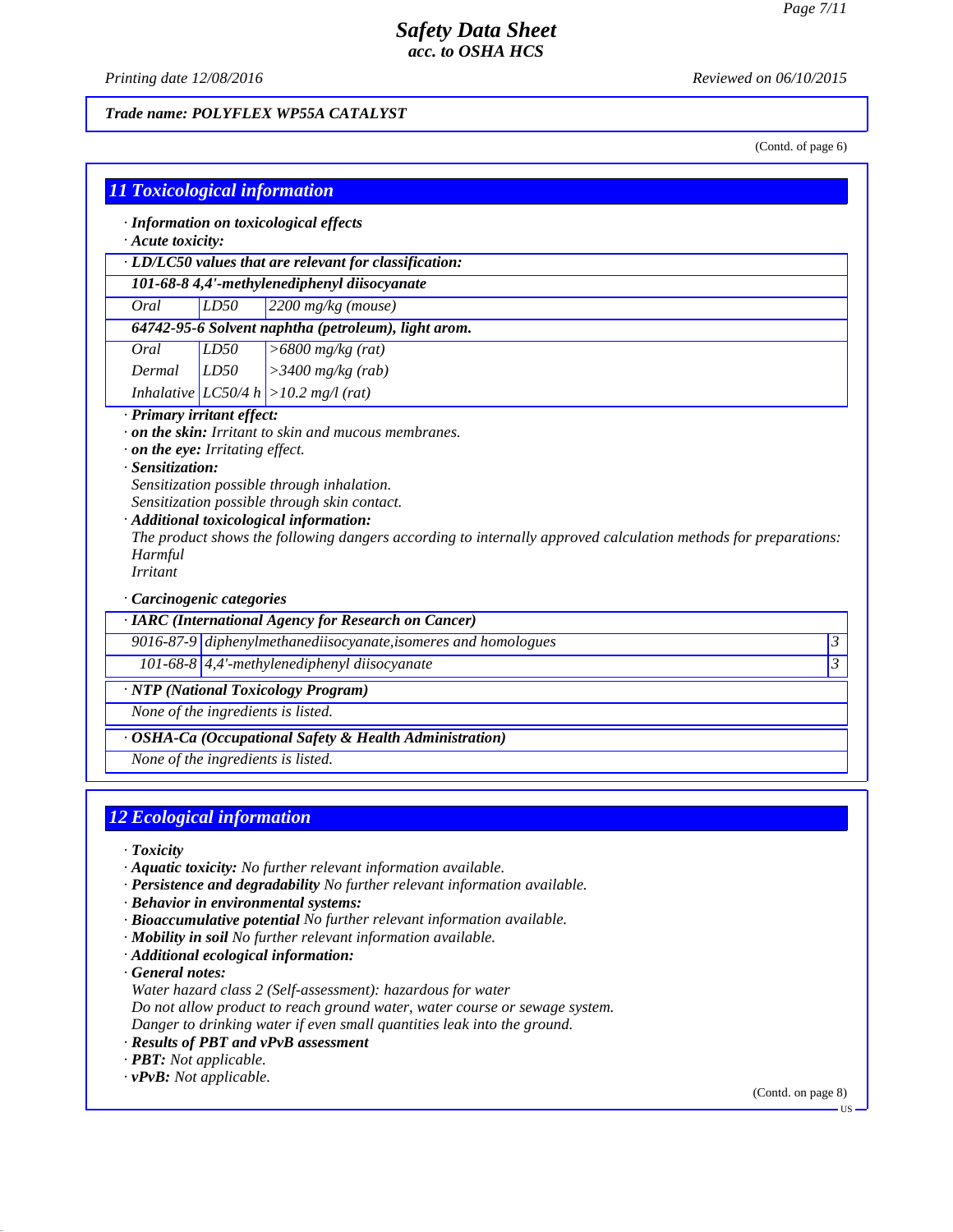(Contd. of page 7)

# *Safety Data Sheet acc. to OSHA HCS*

*Printing date 12/08/2016 Reviewed on 06/10/2015*

*Trade name: POLYFLEX WP55A CATALYST*

*· Other adverse effects No further relevant information available.*

# *13 Disposal considerations*

*· Waste treatment methods*

*· Recommendation:*

*Must not be disposed of together with household garbage. Do not allow product to reach sewage system.*

*· Uncleaned packagings:*

*· Recommendation: Disposal must be made according to official regulations.*

| Paint related material                                          |
|-----------------------------------------------------------------|
| 1263 Paint related material                                     |
| PAINT RELATED MATERIAL                                          |
|                                                                 |
|                                                                 |
|                                                                 |
|                                                                 |
| 3 Flammable liquids                                             |
| 3                                                               |
|                                                                 |
| 3 Flammable liquids                                             |
| $\mathfrak{Z}$                                                  |
|                                                                 |
| III                                                             |
|                                                                 |
| N <sub>o</sub>                                                  |
| Warning: Flammable liquids                                      |
| 30                                                              |
| $F$ - $E, S$ - $E$                                              |
| A                                                               |
| · Transport in bulk according to Annex II of<br>Not applicable. |
|                                                                 |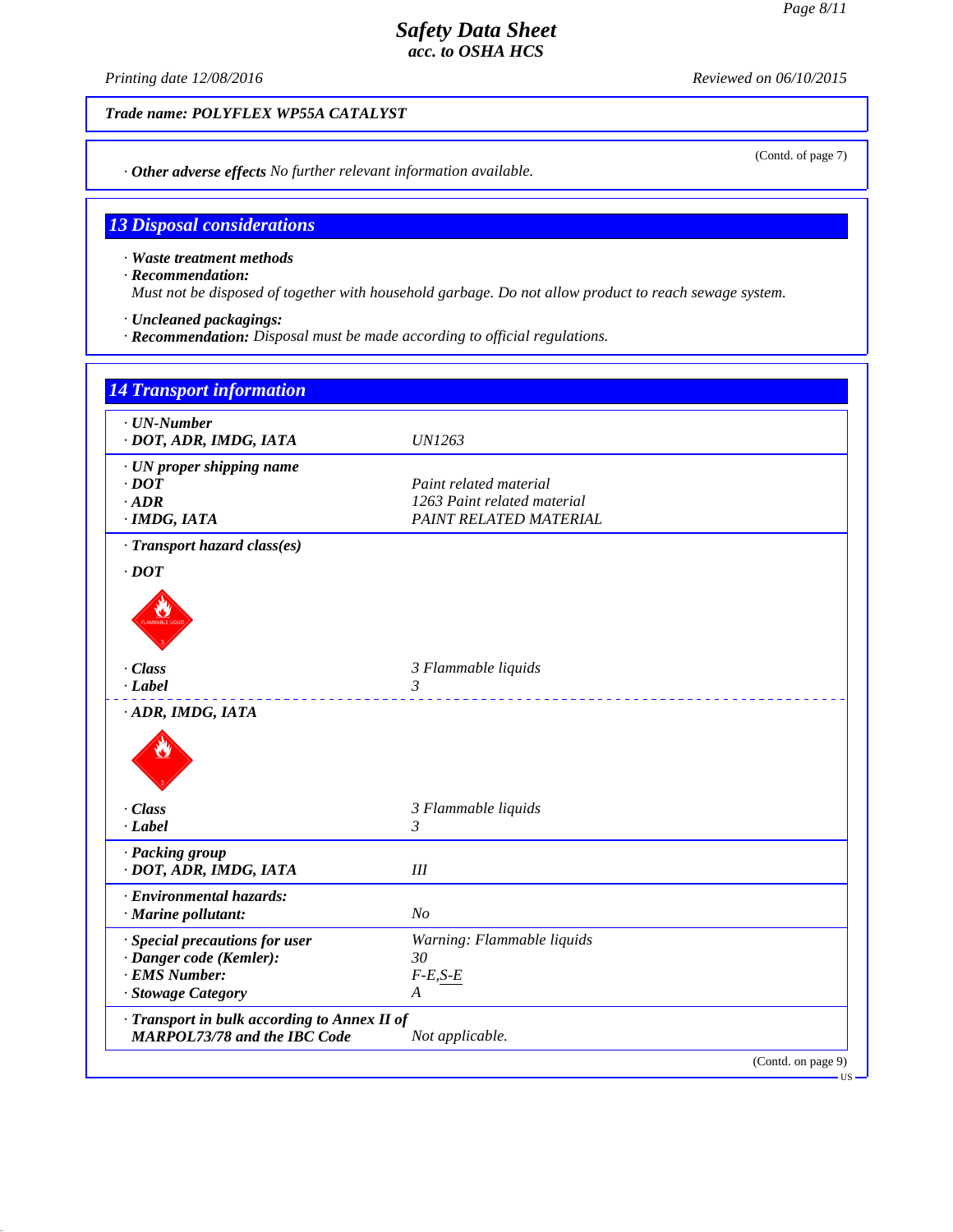*Printing date 12/08/2016 Reviewed on 06/10/2015*

### *Trade name: POLYFLEX WP55A CATALYST*

|                                     | (Contd. of page 8)                                |
|-------------------------------------|---------------------------------------------------|
| · Transport/Additional information: |                                                   |
| $\cdot$ DOT                         |                                                   |
| $\cdot$ Quantity limitations        | On passenger aircraft/rail: 60 L                  |
|                                     | On cargo aircraft only: 220 L                     |
| $\cdot$ ADR                         |                                                   |
| $\cdot$ Excepted quantities (EQ)    | Code: El                                          |
|                                     | Maximum net quantity per inner packaging: 30 ml   |
|                                     | Maximum net quantity per outer packaging: 1000 ml |
| $\cdot$ IMDG                        |                                                   |
| $\cdot$ Limited quantities (LQ)     | 5L                                                |
| $\cdot$ Excepted quantities (EQ)    | Code: E1                                          |
|                                     | Maximum net quantity per inner packaging: 30 ml   |
|                                     | Maximum net quantity per outer packaging: 1000 ml |
| · UN "Model Regulation":            | UN 1263 PAINT RELATED MATERIAL, 3, III            |

# *15 Regulatory information*

*· Safety, health and environmental regulations/legislation specific for the substance or mixture · Sara*

*· Section 355 (extremely hazardous substances):*

*None of the ingredients is listed.*

*· Section 313 (Specific toxic chemical listings):*

*9016-87-9 diphenylmethanediisocyanate,isomeres and homologues*

*101-68-8 4,4'-methylenediphenyl diisocyanate*

*· TSCA (Toxic Substances Control Act):*

*All ingredients are listed.*

*· Proposition 65*

*· Chemicals known to cause cancer:*

*None of the ingredients is listed.*

*· Chemicals known to cause reproductive toxicity for females:*

*None of the ingredients is listed.*

*· Chemicals known to cause reproductive toxicity for males:*

*None of the ingredients is listed.*

*· Chemicals known to cause developmental toxicity:*

*None of the ingredients is listed.*

#### *· Carcinogenic categories*

*· EPA (Environmental Protection Agency)*

|                                                          | 9016-87-9 diphenylmethanediisocyanate, isomeres and homologues     | CBD      |  |
|----------------------------------------------------------|--------------------------------------------------------------------|----------|--|
|                                                          | 101-68-8 $\vert$ 4,4'-methylenediphenyl diisocyanate               | $D,$ CBD |  |
| $\cdot$ TLV (Threshold Limit Value established by ACGIH) |                                                                    |          |  |
| None of the ingredients is listed.                       |                                                                    |          |  |
|                                                          | · NIOSH-Ca (National Institute for Occupational Safety and Health) |          |  |

*None of the ingredients is listed.*

(Contd. on page 10)

US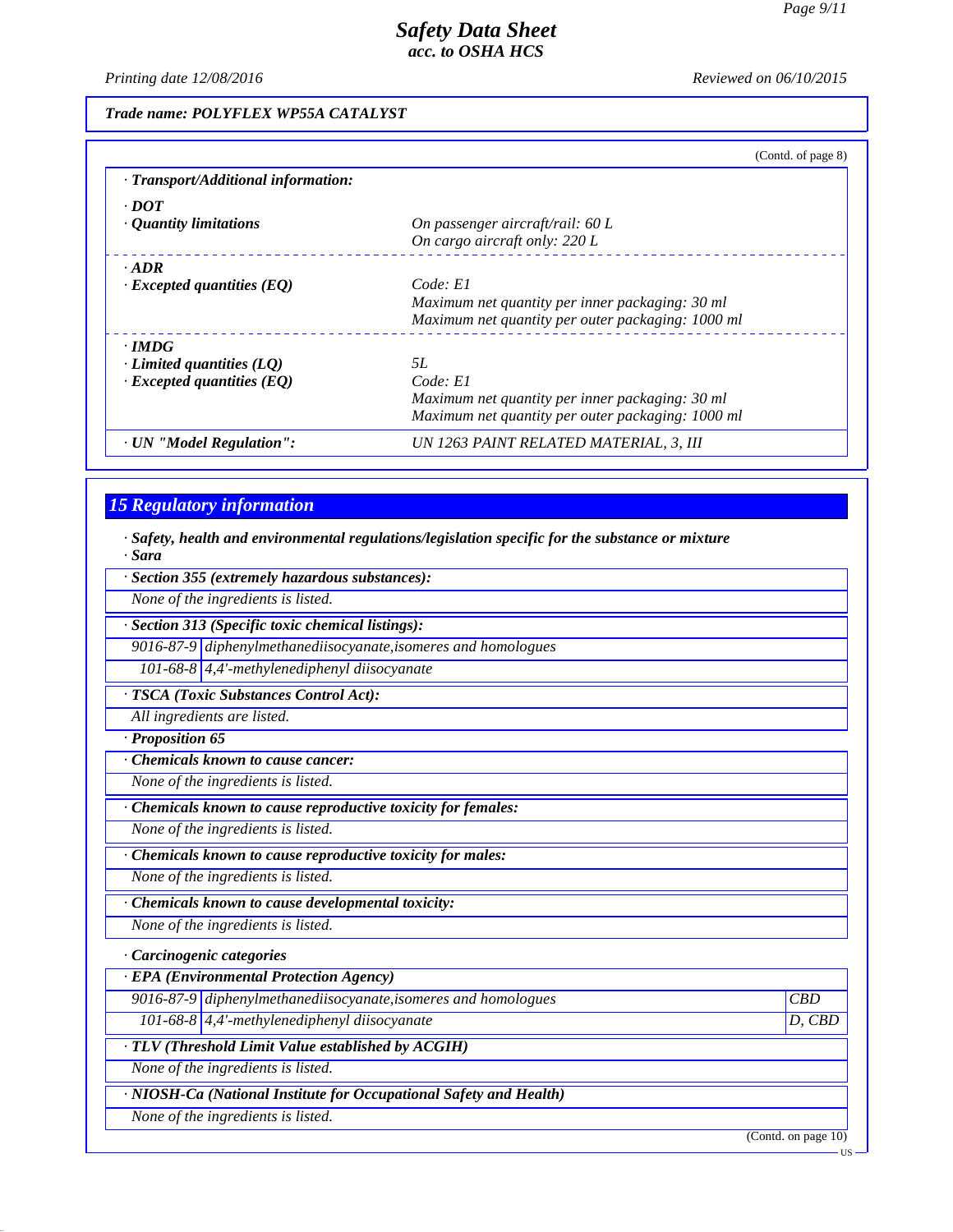*Printing date 12/08/2016 Reviewed on 06/10/2015*

# *Trade name: POLYFLEX WP55A CATALYST*

| · Hazard pictograms               | (Contd. of page 9)<br>GHS label elements The product is classified and labeled according to the Globally Harmonized System (GHS). |
|-----------------------------------|-----------------------------------------------------------------------------------------------------------------------------------|
|                                   |                                                                                                                                   |
|                                   |                                                                                                                                   |
|                                   |                                                                                                                                   |
| GHS02<br>GHS07                    | GHS08                                                                                                                             |
|                                   |                                                                                                                                   |
| · Signal word Danger              |                                                                                                                                   |
|                                   | · Hazard-determining components of labeling:                                                                                      |
|                                   | diphenylmethanediisocyanate, isomeres and homologues                                                                              |
|                                   | 4,4'-methylenediphenyl diisocyanate                                                                                               |
|                                   | o-(p-isocyanatobenzyl)phenyl isocyanate                                                                                           |
| · Hazard statements               |                                                                                                                                   |
|                                   | H226 Flammable liquid and vapor.                                                                                                  |
| H332 Harmful if inhaled.          |                                                                                                                                   |
| H315 Causes skin irritation.      |                                                                                                                                   |
|                                   | H319 Causes serious eye irritation.                                                                                               |
|                                   | H334 May cause allergy or asthma symptoms or breathing difficulties if inhaled.                                                   |
|                                   | H317 May cause an allergic skin reaction.                                                                                         |
|                                   | H351 Suspected of causing cancer.                                                                                                 |
|                                   | H335 May cause respiratory irritation.                                                                                            |
|                                   | H373 May cause damage to organs through prolonged or repeated exposure.                                                           |
| · Precautionary statements        |                                                                                                                                   |
| P210<br>P241                      | Keep away from heat/sparks/open flames/hot surfaces. No smoking.                                                                  |
| P <sub>260</sub>                  | Use explosion-proof electrical/ventilating/lighting/equipment.<br>Do not breathe dust/fume/gas/mist/vapors/spray.                 |
| P284                              | [In case of inadequate ventilation] wear respiratory protection.                                                                  |
| P280                              | Wear protective gloves/protective clothing/eye protection/face protection.                                                        |
| P240                              | Ground/bond container and receiving equipment.                                                                                    |
| P242                              | Use only non-sparking tools.                                                                                                      |
| P <sub>243</sub>                  | Take precautionary measures against static discharge.                                                                             |
| P264                              | Wash thoroughly after handling.                                                                                                   |
| P271                              | Use only outdoors or in a well-ventilated area.                                                                                   |
| P272                              | Contaminated work clothing must not be allowed out of the workplace.                                                              |
| P201                              | Obtain special instructions before use.                                                                                           |
| P202                              | Do not handle until all safety precautions have been read and understood.                                                         |
|                                   | P303+P361+P353 If on skin (or hair): Take off immediately all contaminated clothing. Rinse skin with water/                       |
|                                   | shower.                                                                                                                           |
|                                   | P305+P351+P338 If in eyes: Rinse cautiously with water for several minutes. Remove contact lenses, if present                     |
|                                   | and easy to do. Continue rinsing.                                                                                                 |
| P321                              | Specific treatment (see on this label).                                                                                           |
| $P342 + P311$                     | If experiencing respiratory symptoms: Call a POISON CENTER/doctor.                                                                |
| P304+P340                         | IF INHALED: Remove person to fresh air and keep comfortable for breathing.                                                        |
| P312                              | Call a POISON CENTER/doctor if you feel unwell.                                                                                   |
| P363                              | Wash contaminated clothing before reuse.                                                                                          |
| $P308 + P313$                     | IF exposed or concerned: Get medical advice/attention.                                                                            |
| $P333 + P313$                     | If skin irritation or rash occurs: Get medical advice/attention.                                                                  |
| $P337 + P313$                     | If eye irritation persists: Get medical advice/attention.                                                                         |
| P314                              | Get medical advice/attention if you feel unwell.                                                                                  |
| $P370 + P378$                     | In case of fire: Use for extinction: CO2, powder or water spray.                                                                  |
| $P362 + P364$<br>P <sub>405</sub> | Take off contaminated clothing and wash it before reuse.                                                                          |
| $P403 + P233$                     | Store locked up.                                                                                                                  |
|                                   | Store in a well-ventilated place. Keep container tightly closed.                                                                  |

(Contd. on page 11)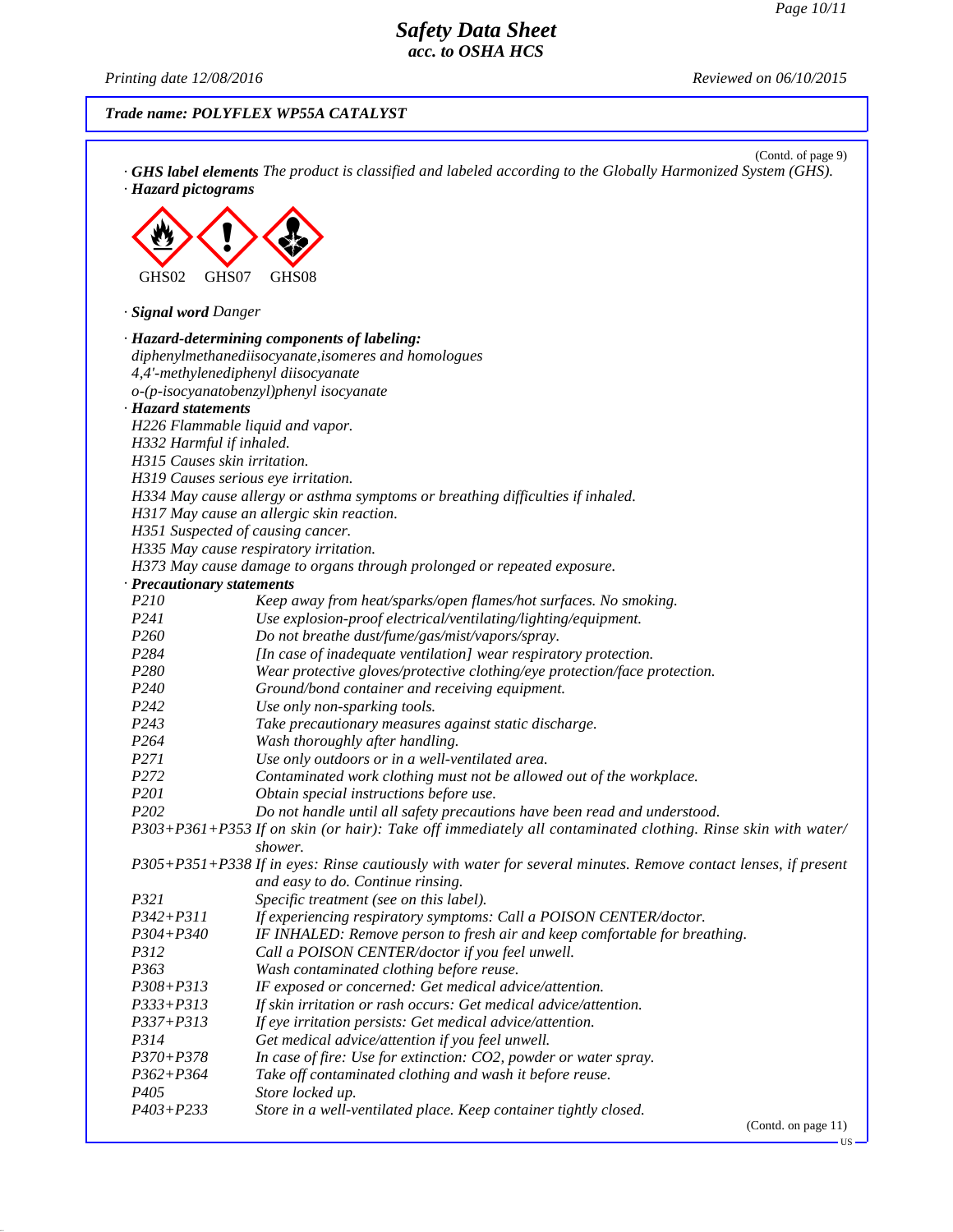# *Safety Data Sheet acc. to OSHA HCS*

*Printing date 12/08/2016 Reviewed on 06/10/2015*

|                                                                         | (Contd. of page 10)                                                                                                                                                                                       |
|-------------------------------------------------------------------------|-----------------------------------------------------------------------------------------------------------------------------------------------------------------------------------------------------------|
| $P403 + P235$                                                           | Store in a well-ventilated place. Keep cool.                                                                                                                                                              |
| P <sub>501</sub>                                                        | Dispose of contents/container in accordance with local/regional/national/international                                                                                                                    |
|                                                                         | regulations.                                                                                                                                                                                              |
|                                                                         | · Chemical safety assessment: A Chemical Safety Assessment has not been carried out.                                                                                                                      |
|                                                                         |                                                                                                                                                                                                           |
| <b>16 Other information</b>                                             |                                                                                                                                                                                                           |
|                                                                         | This information is based on our present knowledge. However, this shall not constitute a guarantee for any<br>specific product features and shall not establish a legally valid contractual relationship. |
|                                                                         | · Department issuing SDS: Product safety department                                                                                                                                                       |
|                                                                         | · Contact: HS REG.DEPART.REG.SS                                                                                                                                                                           |
|                                                                         | · Date of preparation / last revision 12/08/2016 / -                                                                                                                                                      |
| · Abbreviations and acronyms:                                           |                                                                                                                                                                                                           |
|                                                                         | ADR: Accord européen sur le transport des marchandises dangereuses par Route (European Agreement concerning the International                                                                             |
|                                                                         | Carriage of Dangerous Goods by Road)                                                                                                                                                                      |
|                                                                         | IMDG: International Maritime Code for Dangerous Goods                                                                                                                                                     |
| DOT: US Department of Transportation                                    |                                                                                                                                                                                                           |
|                                                                         | IATA: International Air Transport Association                                                                                                                                                             |
|                                                                         | ACGIH: American Conference of Governmental Industrial Hygienists                                                                                                                                          |
|                                                                         | <b>EINECS: European Inventory of Existing Commercial Chemical Substances</b>                                                                                                                              |
|                                                                         | <b>ELINCS: European List of Notified Chemical Substances</b>                                                                                                                                              |
|                                                                         | CAS: Chemical Abstracts Service (division of the American Chemical Society)                                                                                                                               |
|                                                                         | NFPA: National Fire Protection Association (USA)                                                                                                                                                          |
|                                                                         | HMIS: Hazardous Materials Identification System (USA)                                                                                                                                                     |
|                                                                         | VOC: Volatile Organic Compounds (USA, EU)                                                                                                                                                                 |
| LC50: Lethal concentration, 50 percent<br>LD50: Lethal dose, 50 percent |                                                                                                                                                                                                           |
|                                                                         | PBT: Persistent, Bioaccumulative and Toxic                                                                                                                                                                |
|                                                                         | vPvB: very Persistent and very Bioaccumulative                                                                                                                                                            |
|                                                                         | NIOSH: National Institute for Occupational Safety                                                                                                                                                         |
|                                                                         |                                                                                                                                                                                                           |
| OSHA: Occupational Safety & Health                                      |                                                                                                                                                                                                           |
| TLV: Threshold Limit Value                                              |                                                                                                                                                                                                           |
| PEL: Permissible Exposure Limit                                         |                                                                                                                                                                                                           |
| REL: Recommended Exposure Limit                                         |                                                                                                                                                                                                           |
|                                                                         | Flam. Liq. 3: Flammable liquids - Category 3                                                                                                                                                              |
|                                                                         | Acute Tox. 4: Acute toxicity – Category 4                                                                                                                                                                 |
|                                                                         | Skin Irrit. 2: Skin corrosion/irritation – Category 2                                                                                                                                                     |
|                                                                         | Eye Irrit. 2A: Serious eye damage/eye irritation $-$ Category 2A                                                                                                                                          |
|                                                                         | Resp. Sens. 1: Respiratory sensitisation - Category 1                                                                                                                                                     |
|                                                                         | Skin Sens. 1: Skin sensitisation – Category 1                                                                                                                                                             |
| Carc. 2: Carcinogenicity - Category 2                                   | STOT SE 3: Specific target organ toxicity (single exposure) - Category 3                                                                                                                                  |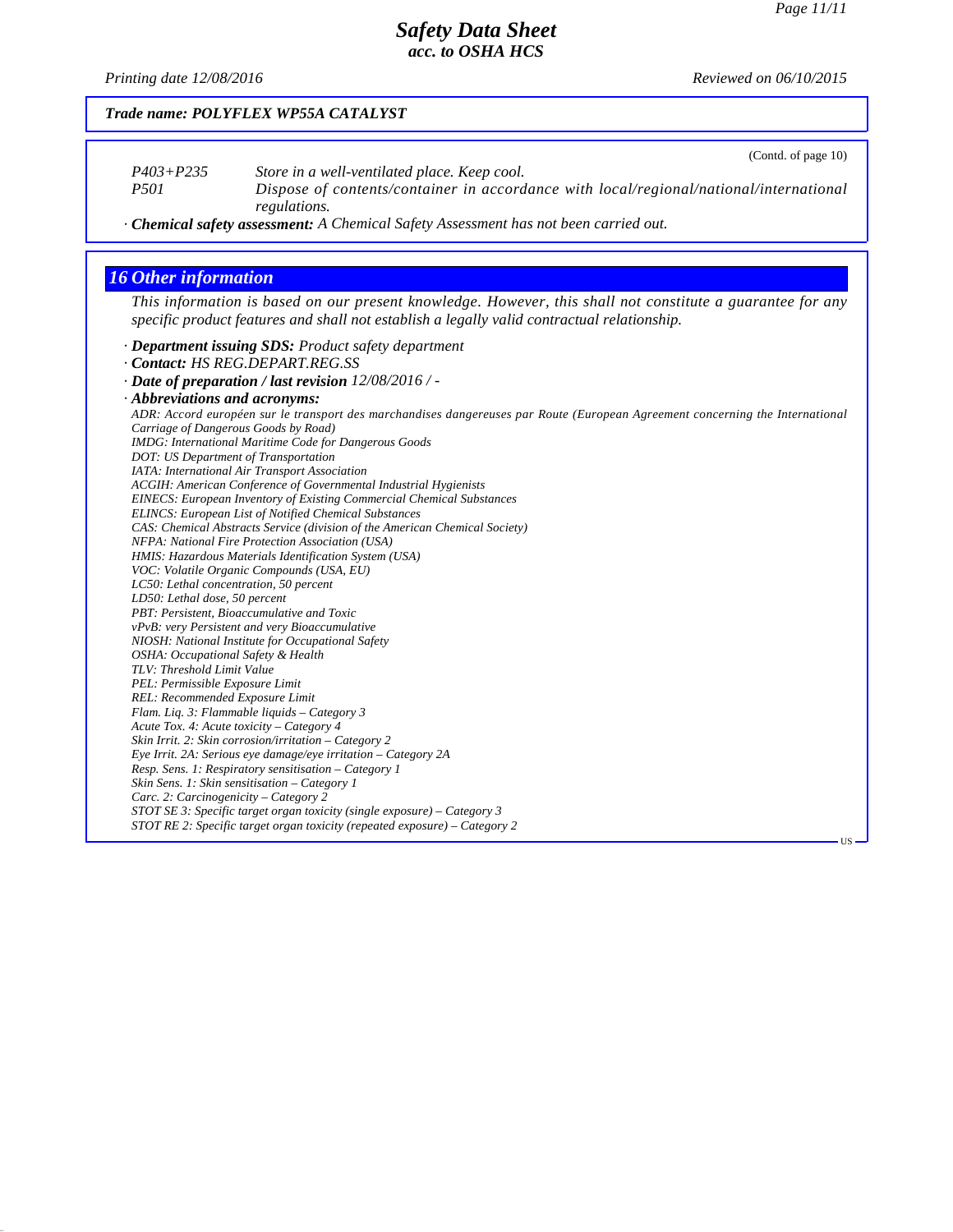*Printing date 12/08/2016 Reviewed on 06/10/2015*

## *1 Identification*

- *· Product identifer*
- *· Trade name: POLYFLEX 55 BASE RESIN GREY RAL 7024*
- *· Article number: WP55B.083*
- *· Details of the supplier of the safety data sheet*

*· Manufacturer/Supplier: Wasser Corporation 4118 B PL NW, Suite B Auburn, WA 98001, US Phone 253-850-2967*

*· Information department: Product safety department*

*· Emergency telephone number: EMERGENCY PHONE NUMBERS: USA and Canada: 1-800 424-9300 International: 1-703 527-3887*

#### *2 Hazard(s) identification*

### *· Classification of the substance or mixture*

*Flam. Liq. 3 H226 Flammable liquid and vapor.*

*Skin Sens. 1 H317 May cause an allergic skin reaction.*

- *Carc. 1B H350 May cause cancer.*
- *· Label elements*
- *· GHS label elements The product is classified and labeled according to the Globally Harmonized System (GHS).*
- *· Hazard pictograms*



| · Signal word Danger             |                                                                            |
|----------------------------------|----------------------------------------------------------------------------|
|                                  | · Hazard-determining components of labeling:                               |
|                                  | Extracts (petroleum), heavy paraffinic distillate solvent                  |
|                                  | $bis(4-(1,2-bis(ethoxycarbonyl)ethy-lamino)-3-methylcyclohexyl) method$    |
| titanium dioxide                 |                                                                            |
| · Hazard statements              |                                                                            |
| H226 Flammable liquid and vapor. |                                                                            |
|                                  | H317 May cause an allergic skin reaction.                                  |
| H350 May cause cancer.           |                                                                            |
| · Precautionary statements       |                                                                            |
| Keep out of reach from children. |                                                                            |
| P <sub>210</sub>                 | Keep away from heat/sparks/open flames/hot surfaces. No smoking.           |
| P <sub>241</sub>                 | Use explosion-proof electrical/ventilating/lighting/equipment.             |
| P <sub>261</sub>                 | Avoid breathing dust/fume/gas/mist/vapors/spray                            |
| P <sub>280</sub>                 | Wear protective gloves/protective clothing/eye protection/face protection. |
| P <sub>240</sub>                 | Ground/bond container and receiving equipment.                             |
| P <sub>2</sub> 33                | Keep container tightly closed.                                             |
| P <sub>242</sub>                 | Use only non-sparking tools.                                               |
| P <sub>243</sub>                 | Take precautionary measures against static discharge.                      |
| P <sub>272</sub>                 | Contaminated work clothing must not be allowed out of the workplace.       |
| P <sub>201</sub>                 | Obtain special instructions before use.                                    |
|                                  |                                                                            |

(Contd. on page 2)

US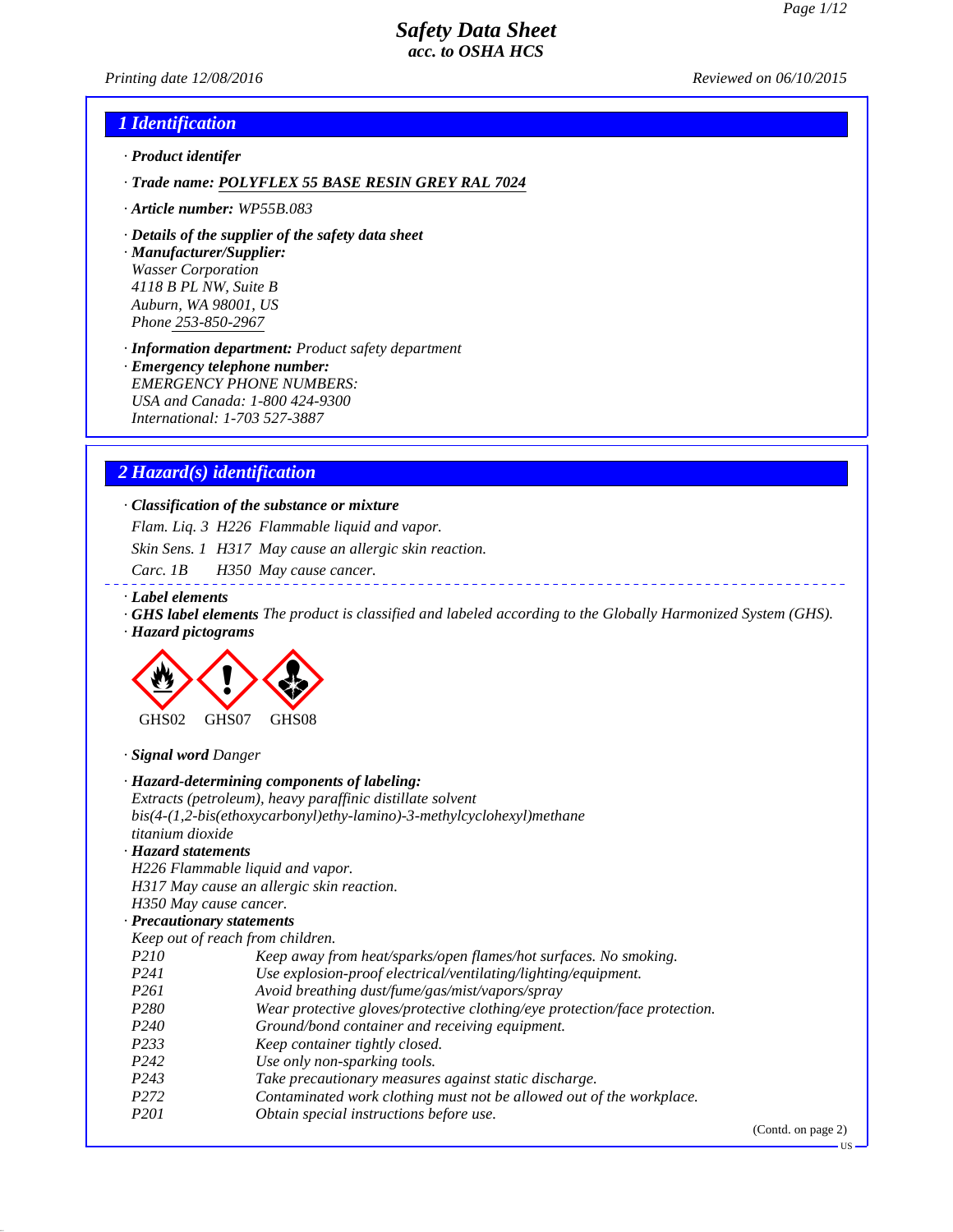*Printing date 12/08/2016 Reviewed on 06/10/2015*

### *Trade name: POLYFLEX 55 BASE RESIN GREY RAL 7024*

|                  | (Contd. of page $1$ )                                                                                       |
|------------------|-------------------------------------------------------------------------------------------------------------|
| P <sub>202</sub> | Do not handle until all safety precautions have been read and understood.                                   |
|                  | P303+P361+P353 If on skin (or hair): Take off immediately all contaminated clothing. Rinse skin with water/ |
|                  | shower.                                                                                                     |
| P321             | Specific treatment (see on this label).                                                                     |
| P363             | Wash contaminated clothing before reuse.                                                                    |
| P308+P313        | IF exposed or concerned: Get medical advice/attention.                                                      |
| P333+P313        | If skin irritation or rash occurs: Get medical advice/attention.                                            |
| P370+P378        | In case of fire: Use for extinction: CO2, powder or water spray.                                            |
| P405             | Store locked up.                                                                                            |
| P403+P235        | Store in a well-ventilated place. Keep cool.                                                                |
| <i>P501</i>      | Dispose of contents/container in accordance with local/regional/national/international<br>regulations.      |
|                  |                                                                                                             |

*· Classification system:*

*· NFPA ratings (scale 0 - 4)*



*· HMIS-ratings (scale 0 - 4)*

| <b>HEALTH</b> | $\begin{bmatrix} 2 \\ 2 \end{bmatrix}$ Health = *2 |
|---------------|----------------------------------------------------|
| <b>FIRE</b>   | $\parallel$ 2 Fire $=$ 2                           |
|               | REACTIVITY $\boxed{0}$ <i>Reactivity</i> = 0       |

*· Other hazards*

*· Results of PBT and vPvB assessment*

*· PBT: Not applicable.*

*· vPvB: Not applicable.*

# *3 Composition/information on ingredients*

*· Chemical characterization: Mixtures*

*· Description: Mixture of the substances listed below with nonhazardous additions.*

| · Dangerous components: |                                                                                   |               |  |
|-------------------------|-----------------------------------------------------------------------------------|---------------|--|
|                         | 64742-95-6 Solvent naphtha (petroleum), light arom.                               | $10 - 30\%$ % |  |
|                         | 64742-04-7 Extracts (petroleum), heavy paraffinic distillate solvent              | $5 - 10\%$ %  |  |
|                         | 110-43-0 methyl amyl ketone                                                       | $5 - 10\%$ %  |  |
|                         | 13463-67-7 titanium dioxide                                                       | $1 - 5\%%$    |  |
|                         | 136210-32-7 bis(4-(1,2-bis(ethoxycarbonyl)ethy-lamino)-3-methylcyclohexyl)methane | $1 - 5\%%$    |  |
|                         | $1333-86-4$ Carbon black                                                          | $0.1 - 1\%$ % |  |
|                         | $100-41-4$ ethylbenzene                                                           | $0.1 - 1\%$ % |  |

## *4 First-aid measures*

#### *· Description of first aid measures*

*· After inhalation:*

*Supply fresh air and to be sure call for a doctor.*

*In case of unconsciousness place patient stably in side position for transportation.*

- *· After skin contact: Immediately wash with water and soap and rinse thoroughly.*
- *· After eye contact: Rinse opened eye for several minutes under running water.*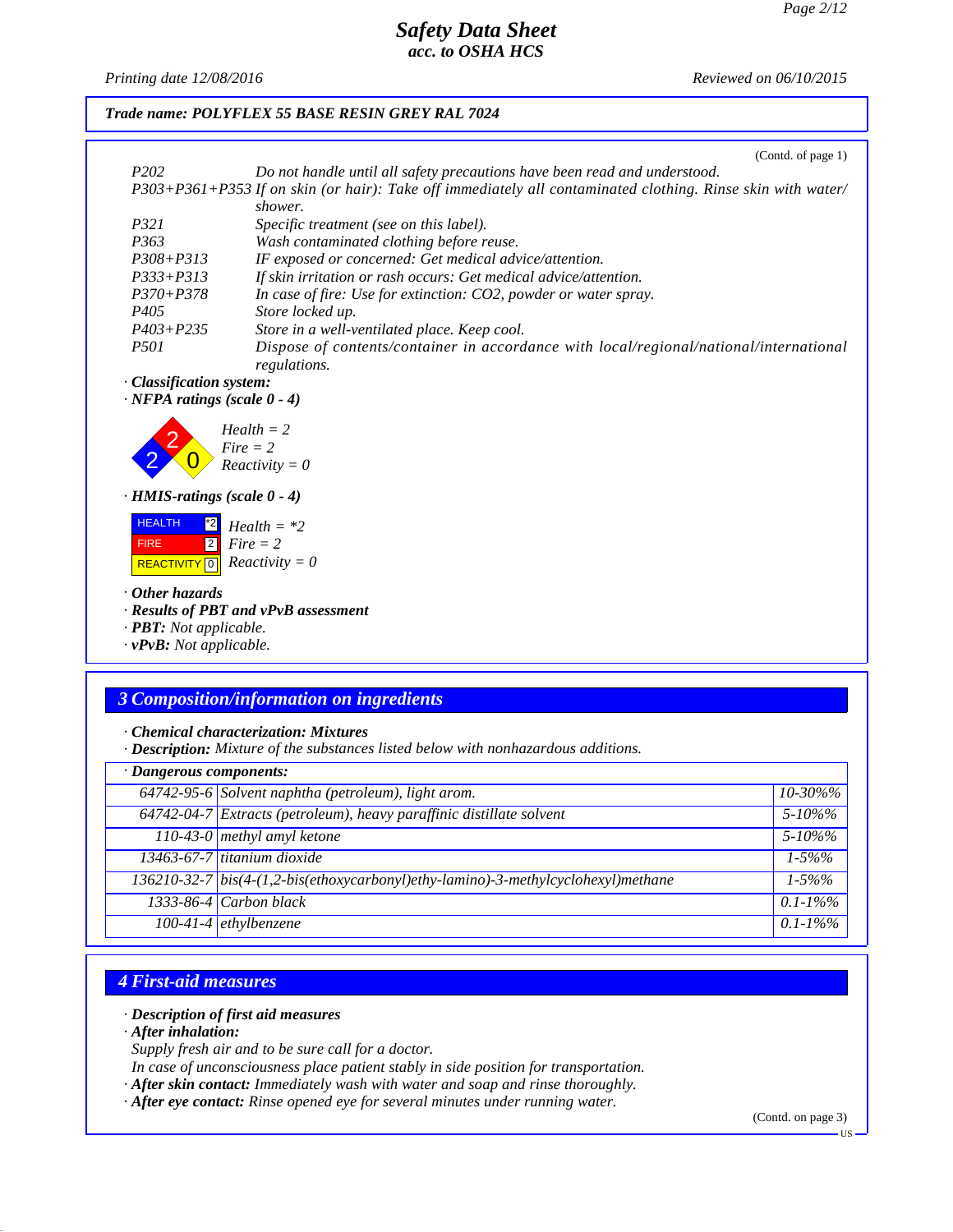*Printing date 12/08/2016 Reviewed on 06/10/2015*

### *Trade name: POLYFLEX 55 BASE RESIN GREY RAL 7024*

- *· After swallowing: If symptoms persist consult doctor.*
- *· Information for doctor:*
- *· Most important symptoms and effects, both acute and delayed No further relevant information available.*
- *· Indication of any immediate medical attention and special treatment needed*
- *No further relevant information available.*

## *5 Fire-fighting measures*

- *· Extinguishing media*
- *· Suitable extinguishing agents:*
- *CO2, extinguishing powder or water spray. Fight larger fires with water spray or alcohol resistant foam.*
- *· For safety reasons unsuitable extinguishing agents: Water with full jet*
- *· Special hazards arising from the substance or mixture No further relevant information available.*
- *· Advice for firefighters*
- *· Protective equipment: No special measures required.*

# *6 Accidental release measures*

- *· Personal precautions, protective equipment and emergency procedures Wear protective equipment. Keep unprotected persons away.*
- *· Environmental precautions: Do not allow to enter sewers/ surface or ground water.*
- *· Methods and material for containment and cleaning up: Absorb with liquid-binding material (sand, diatomite, acid binders, universal binders, sawdust). Dispose contaminated material as waste according to item 13. Ensure adequate ventilation.*
- *· Reference to other sections See Section 7 for information on safe handling.*
- *See Section 8 for information on personal protection equipment.*
- *See Section 13 for disposal information.*

### *· Protective Action Criteria for Chemicals*

| $\cdot$ PAC-1:                |                                                   |                                      |
|-------------------------------|---------------------------------------------------|--------------------------------------|
|                               | 110-43-0 methyl amyl ketone                       | $\overline{150}$ ppm                 |
|                               | 13463-67-7 titanium dioxide                       | $\frac{30 \text{ mg}}{m}$            |
|                               | 108-65-6 $\sqrt{2$ -methoxy-1-methylethyl acetate | 50 ppm                               |
|                               | 7631-86-9 silicon dioxide, chemically prepared    | $18 \, mg/m3$                        |
|                               | $108-83-8$ 2,6-dimethylheptan-4-one               | $\sqrt{75}$ ppm                      |
|                               | 1344-28-1 aluminium oxide                         | $\overline{15}$ mg/m3                |
|                               | $8052 - 41 - 3$ Stoddard solvent                  | $\overline{300}$ mg/m $\overline{3}$ |
| $\overline{1330-20-7}$ xylene |                                                   | 130 ppm                              |
|                               | $1333-86-4$ Carbon black                          | $9 \, mg/m3$                         |
|                               | $\overline{546}$ -93-0   Magnesite                | $45 \text{ mg/m}$                    |
|                               | $100-41-4$ ethylbenzene                           | 33 ppm                               |
|                               | 14808-60-7 Quartz (SiO2)                          | $\overline{0.075}$ mg/m3             |
|                               | 1314-23-4 zirconium dioxide                       | $14$ mg/m $3$                        |
|                               | 57-55-6 Methyl glycol                             | $\frac{30 \text{ m}g}{m}$            |
|                               | $78-83-1$ butanol                                 | 150 ppm                              |
|                               | $111-76-2$ 2-butoxyethanol                        | 60 ppm                               |
|                               |                                                   | (Contd. on page 4)                   |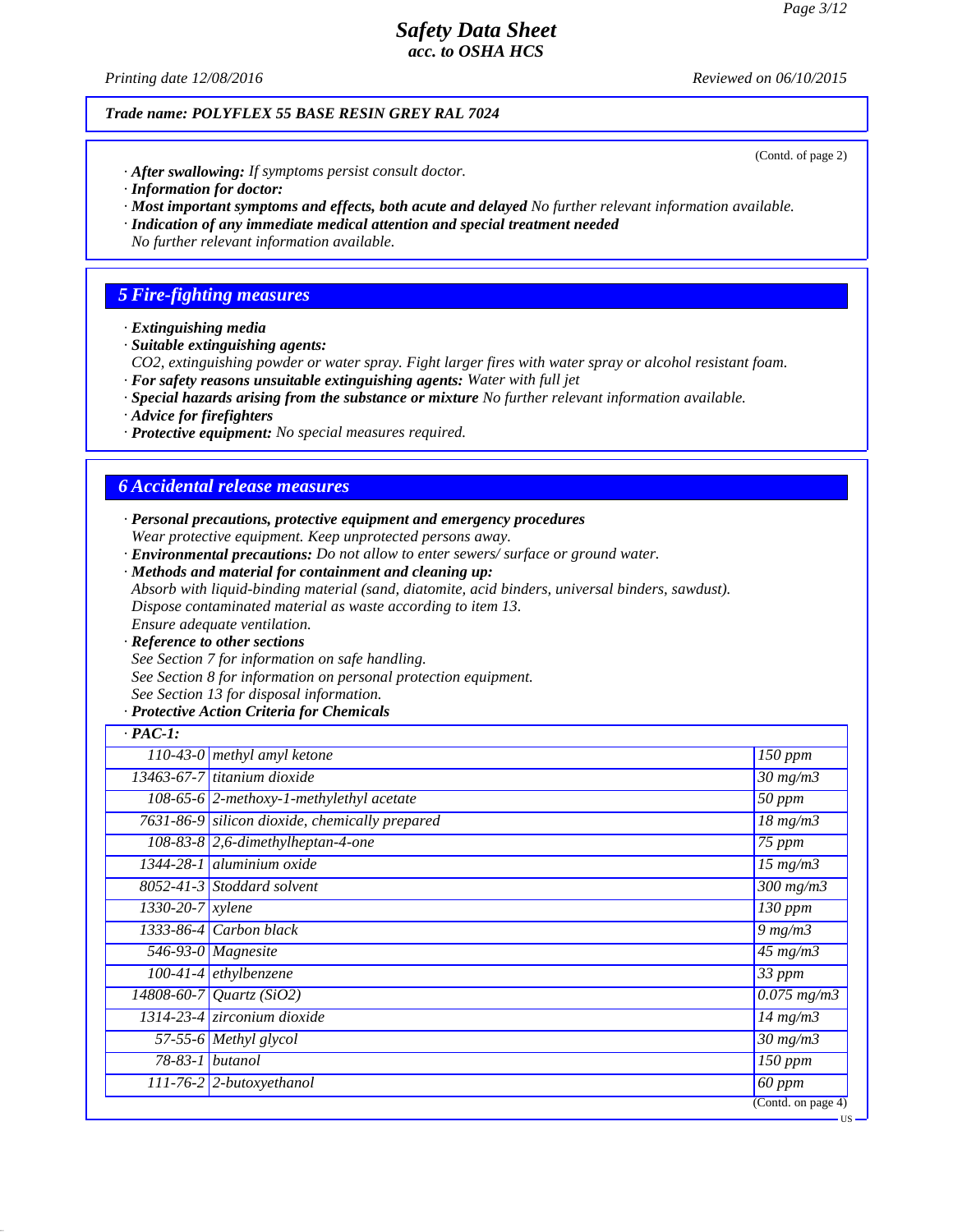*Printing date 12/08/2016 Reviewed on 06/10/2015*

# *Trade name: POLYFLEX 55 BASE RESIN GREY RAL 7024*

|                  |                                                |                            | (Contd. of page 3)       |
|------------------|------------------------------------------------|----------------------------|--------------------------|
|                  | $123-86-4$ n-butyl acetate                     |                            | $\overline{5}$ ppm       |
|                  | 34590-94-8 (2-methoxymethylethoxy)propanol     |                            | $150$ ppm                |
|                  | dibutyltin dilaurate                           |                            | $1.1$ mg/m $3$           |
|                  | 872-50-4 N-methyl-2-pyrrolidone                |                            | $\overline{30}$ ppm      |
|                  | 70657-70-4 2-methoxypropyl acetate             |                            | $\overline{50~ppm}$      |
|                  | 7447-41-8 lithium chloride                     |                            | $2.3$ mg/m $3$           |
| $\cdot$ PAC-2:   |                                                |                            |                          |
|                  | 110-43-0 methyl amyl ketone                    |                            | 670 ppm                  |
|                  | 13463-67-7 titanium dioxide                    |                            | $330$ mg/m $3$           |
|                  | 108-65-6 2-methoxy-1-methylethyl acetate       |                            | $1,000$ ppm              |
|                  | 7631-86-9 silicon dioxide, chemically prepared |                            | $740$ mg/m $3$           |
|                  | $108-83-8$ 2,6-dimethylheptan-4-one            |                            | 330 ppm                  |
|                  | 1344-28-1 aluminium oxide                      |                            | $170$ mg/m $3$           |
|                  | 8052-41-3 Stoddard solvent                     |                            | $1,800$ mg/m3            |
| 1330-20-7 xylene |                                                |                            | $\frac{1}{920*ppm}$      |
|                  | 1333-86-4 Carbon black                         |                            | 99 $mg/m3$               |
|                  | 546-93-0 $Magnesite$                           |                            | $260$ mg/m $3$           |
|                  | 100-41-4 ethylbenzene                          |                            | $1100*ppm$               |
|                  | 14808-60-7 Quartz (SiO2)                       |                            | $33$ mg/m $3$            |
|                  | 1314-23-4 zirconium dioxide                    |                            | $110$ mg/m $3$           |
|                  | 57-55-6 Methyl glycol                          |                            | $\overline{1,300}$ mg/m3 |
|                  | 78-83-1 butanol                                |                            | 1,300 ppm                |
|                  | 111-76-2 2-butoxyethanol                       |                            | $120$ ppm                |
|                  | $123-86-4$ n-butyl acetate                     |                            | $\overline{200~ppm}$     |
|                  | 34590-94-8 (2-methoxymethylethoxy)propanol     |                            | $\overline{1700*ppm}$    |
|                  | dibutyltin dilaurate                           |                            | $8 \frac{mg}{m3}$        |
|                  | 872-50-4 N-methyl-2-pyrrolidone                |                            | $\overline{32\ ppm}$     |
|                  | 70657-70-4 2-methoxypropyl acetate             |                            | $1,000$ ppm              |
|                  | 7447-41-8 lithium chloride                     |                            | $25 \text{ mg/m}$        |
| $\cdot$ PAC-3:   |                                                |                            |                          |
|                  | 110-43-0 methyl amyl ketone                    | $\sqrt{4000*}$ ppm         |                          |
|                  | 13463-67-7 titanium dioxide                    |                            | $2,000$ mg/m $3$         |
|                  | 108-65-6 2-methoxy-1-methylethyl acetate       | $5000*ppm$                 |                          |
|                  | 7631-86-9 silicon dioxide, chemically prepared |                            | $4,500$ mg/m3            |
|                  | $108-83-8$ 2,6-dimethylheptan-4-one            |                            | $2000*ppm$               |
|                  | $1344-28-1$ aluminium oxide                    |                            | 990 $mg/m3$              |
|                  | 8052-41-3 Stoddard solvent                     |                            | $29500**mg/m3$           |
| 1330-20-7 xylene |                                                |                            | $2500*ppm$               |
|                  | 1333-86-4 Carbon black                         | $590$ mg/m $3$             |                          |
|                  | 546-93-0 Magnesite                             |                            | $1,600$ mg/m3            |
|                  | 100-41-4 ethylbenzene                          |                            | $1800*ppm$               |
|                  | 14808-60-7 Quartz (SiO2)                       | $200$ mg/m $3$             |                          |
|                  | 1314-23-4 zirconium dioxide                    | $\sqrt{680 \text{ mg/m3}}$ |                          |
|                  |                                                |                            | (Cond. on page 5)        |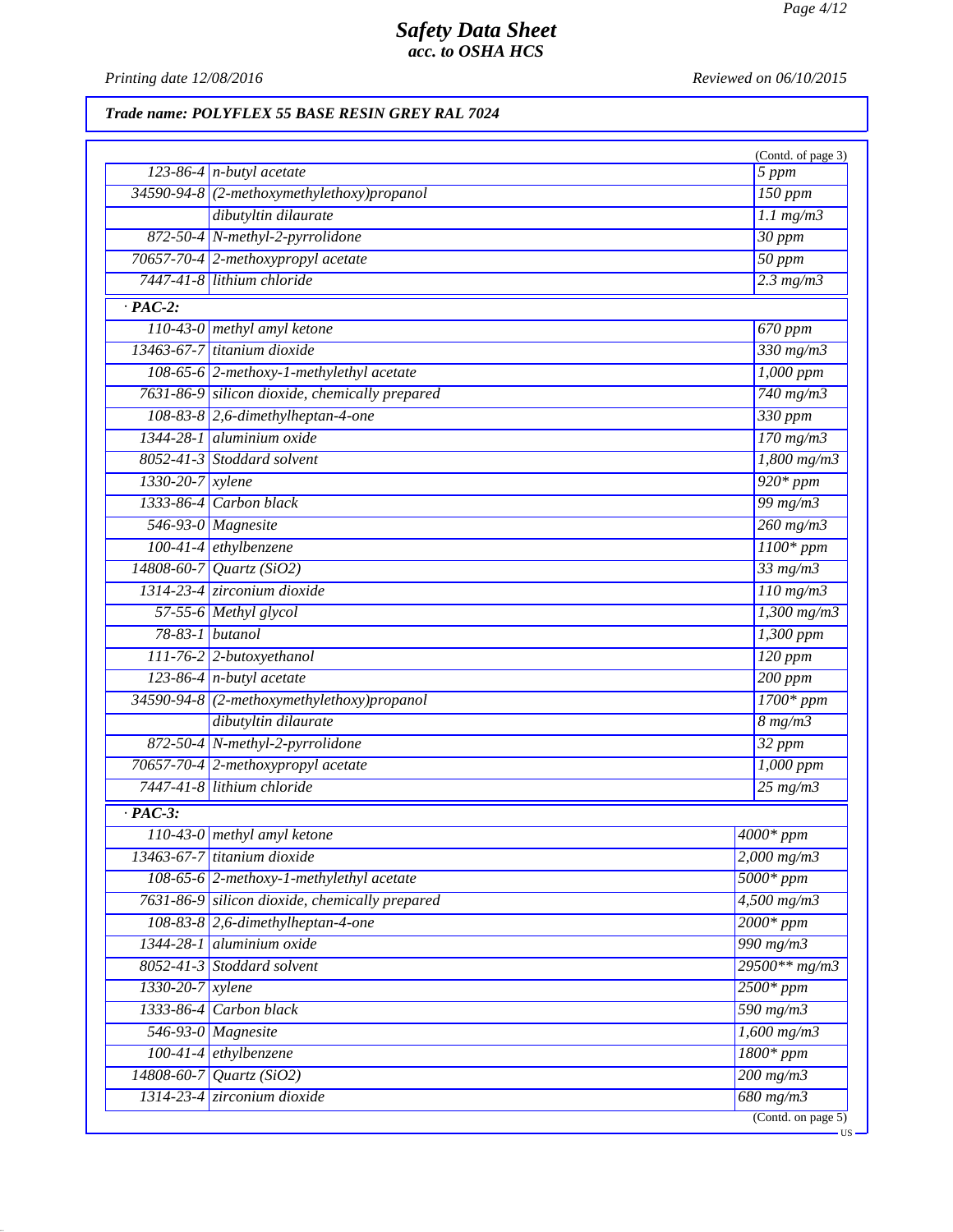*Printing date 12/08/2016 Reviewed on 06/10/2015*

#### *Trade name: POLYFLEX 55 BASE RESIN GREY RAL 7024*

|                 |                                              | (Contd. of page 4) |
|-----------------|----------------------------------------------|--------------------|
|                 | $\overline{57-55-6}$ Methyl glycol           | $7,900$ mg/m3      |
| 78-83-1 butanol |                                              | $8000*$ ppm        |
|                 | 111-76-2 2-butoxyethanol                     | $700$ ppm          |
|                 | $123-86-4$ n-butyl acetate                   | $3000*ppm$         |
|                 | $34590-94-8$ (2-methoxymethylethoxy)propanol | $9900**$ ppm       |
|                 | dibutyltin dilaurate                         | $\sqrt{48}$ mg/m3  |
|                 | 872-50-4 N-methyl-2-pyrrolidone              | $190$ ppm          |
|                 | 70657-70-4 2-methoxypropyl acetate           | $5,000$ ppm        |
|                 | 7447-41-8 lithium chloride                   | $150$ mg/m $3$     |

## *7 Handling and storage*

- *· Handling:*
- *· Precautions for safe handling Ensure good ventilation/exhaustion at the workplace.*
- *· Information about protection against explosions and fires:*

*Keep ignition sources away - Do not smoke. Protect against electrostatic charges.*

- *· Conditions for safe storage, including any incompatibilities*
- *· Storage:*
- *· Requirements to be met by storerooms and receptacles: No special requirements.*
- *· Information about storage in one common storage facility: Not required.*
- *· Further information about storage conditions: Keep receptacle tightly sealed.*
- *· Specific end use(s) No further relevant information available.*

## *8 Exposure controls/personal protection*

*· Additional information about design of technical systems: No further data; see item 7.*

*· Control parameters*

*· Components with limit values that require monitoring at the workplace:*

*The following constituents are the only constituents of the product which have a PEL, TLV or other recommended exposure limit.*

*At this time, the other constituents have no known exposure limits.*

| 110-43-0 methyl amyl ketone                                                                             |
|---------------------------------------------------------------------------------------------------------|
| PEL Long-term value: $465$ mg/m <sup>3</sup> , 100 ppm                                                  |
| REL Long-term value: $465$ mg/m <sup>3</sup> , 100 ppm                                                  |
| TLV Long-term value: $233$ mg/m <sup>3</sup> , 50 ppm                                                   |
| 1333-86-4 Carbon black                                                                                  |
| PEL   Long-term value: $3.5 \text{ mg/m}^3$                                                             |
| REL Long-term value: $3.5*$ mg/m <sup>3</sup><br>*0.1 in presence of PAHs; See Pocket Guide Apps. $A+C$ |
| TLV Long-term value: $3*mg/m^3$<br>*inhalable fraction                                                  |
| 100-41-4 ethylbenzene                                                                                   |
| PEL Long-term value: 435 mg/m <sup>3</sup> , 100 ppm                                                    |
| (Contd. on page 6)                                                                                      |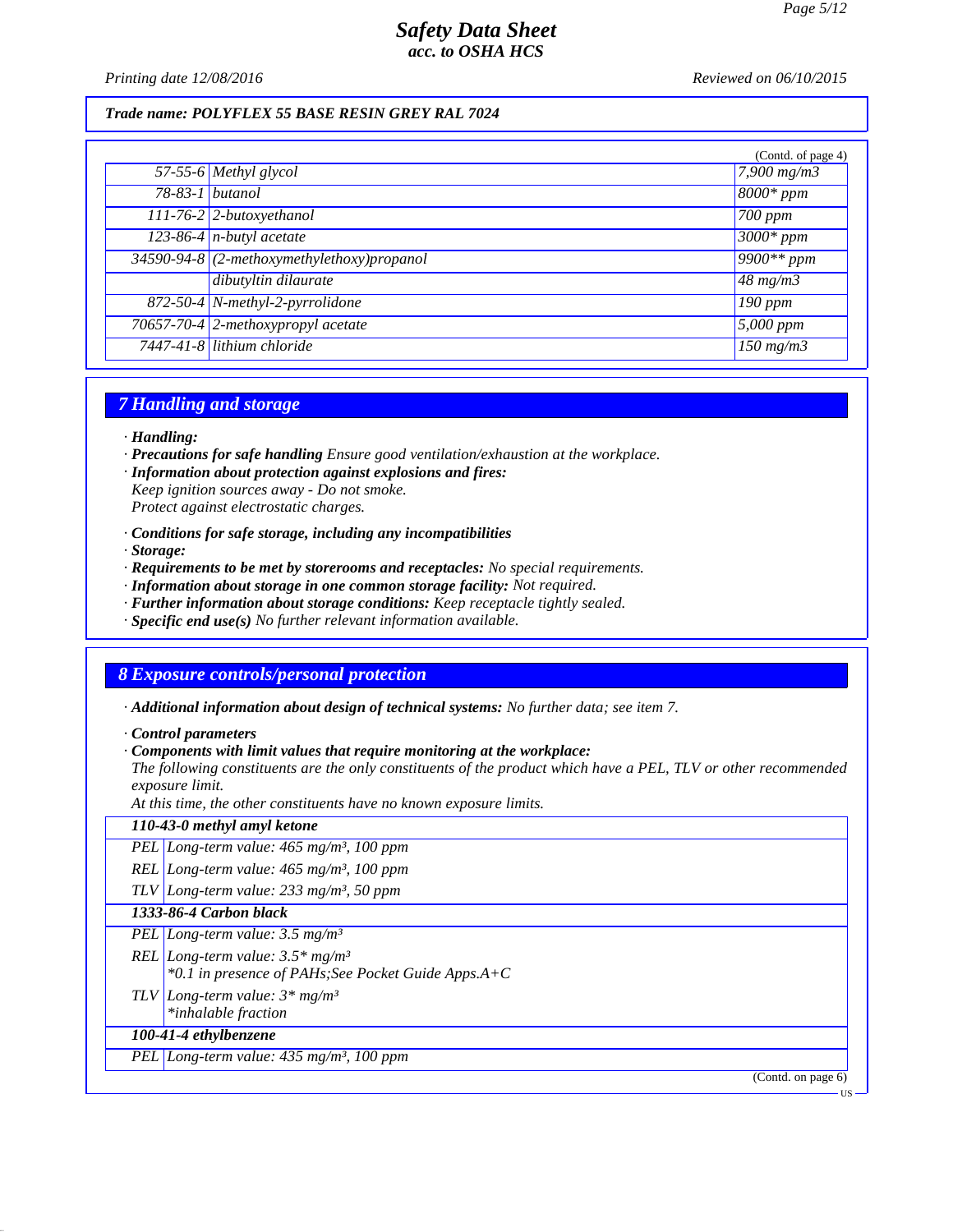*Printing date 12/08/2016 Reviewed on 06/10/2015*

#### *Trade name: POLYFLEX 55 BASE RESIN GREY RAL 7024*

| (Contd. of page 5) |
|--------------------|
|                    |
|                    |
|                    |

*BEI*

# *· Ingredients with biological limit values:*

*REL Short-term value: 545 mg/m³, 125 ppm Long-term value: 435 mg/m³, 100 ppm*

*TLV Long-term value: 87 mg/m³, 20 ppm*

### *100-41-4 ethylbenzene*

*BEI 0.7 g/g creatinine Medium: urine Time: end of shift at end of workweek Parameter: Sum of mandelic acid and phenylglyoxylic acid (nonspecific, semi-quantitative) -* 

*Medium: end-exhaled air Time: not critical Parameter: Ethyl benzene (semi-quantitative)*

*· Additional information: The lists that were valid during the creation were used as basis.*

*· Exposure controls*

*· Personal protective equipment:*

*· General protective and hygienic measures: Keep away from foodstuffs, beverages and feed. Immediately remove all soiled and contaminated clothing. Wash hands before breaks and at the end of work. Store protective clothing separately.*

*· Breathing equipment:*

*During mixing, handling and application: Splash goggles. Full protective clothing. Gloves (impervious). Wear suitable respiratory equipment. When air concentrations are not known (or above the TLV), an air-supplied respirator is required. Refer to OSHA Respiratory Protection Standard (29 CFR 1910.134).In presence of air movement, air-purifying (cartridge type) respirators are not the best protection but can be used, if you replaced them frequently. Change cartridges after 8h max or less due to their low warning properties. When in a confined space wear MSHA/NIOSH approved self-contained breathing apparatus or equivalent and full protective gear. · Protection of hands:*



\_S*Protective gloves*

*The glove material has to be impermeable and resistant to the product/ the substance/ the preparation. Due to missing tests no recommendation to the glove material can be given for the product/ the preparation/ the chemical mixture.*

*Selection of the glove material on consideration of the penetration times, rates of diffusion and the degradation · Material of gloves*

*The selection of the suitable gloves does not only depend on the material, but also on further marks of quality and varies from manufacturer to manufacturer. As the product is a preparation of several substances, the resistance of the glove material can not be calculated in advance and has therefore to be checked prior to the application.*

#### *· Penetration time of glove material*

*The exact break through time has to be found out by the manufacturer of the protective gloves and has to be observed.*

(Contd. on page 7)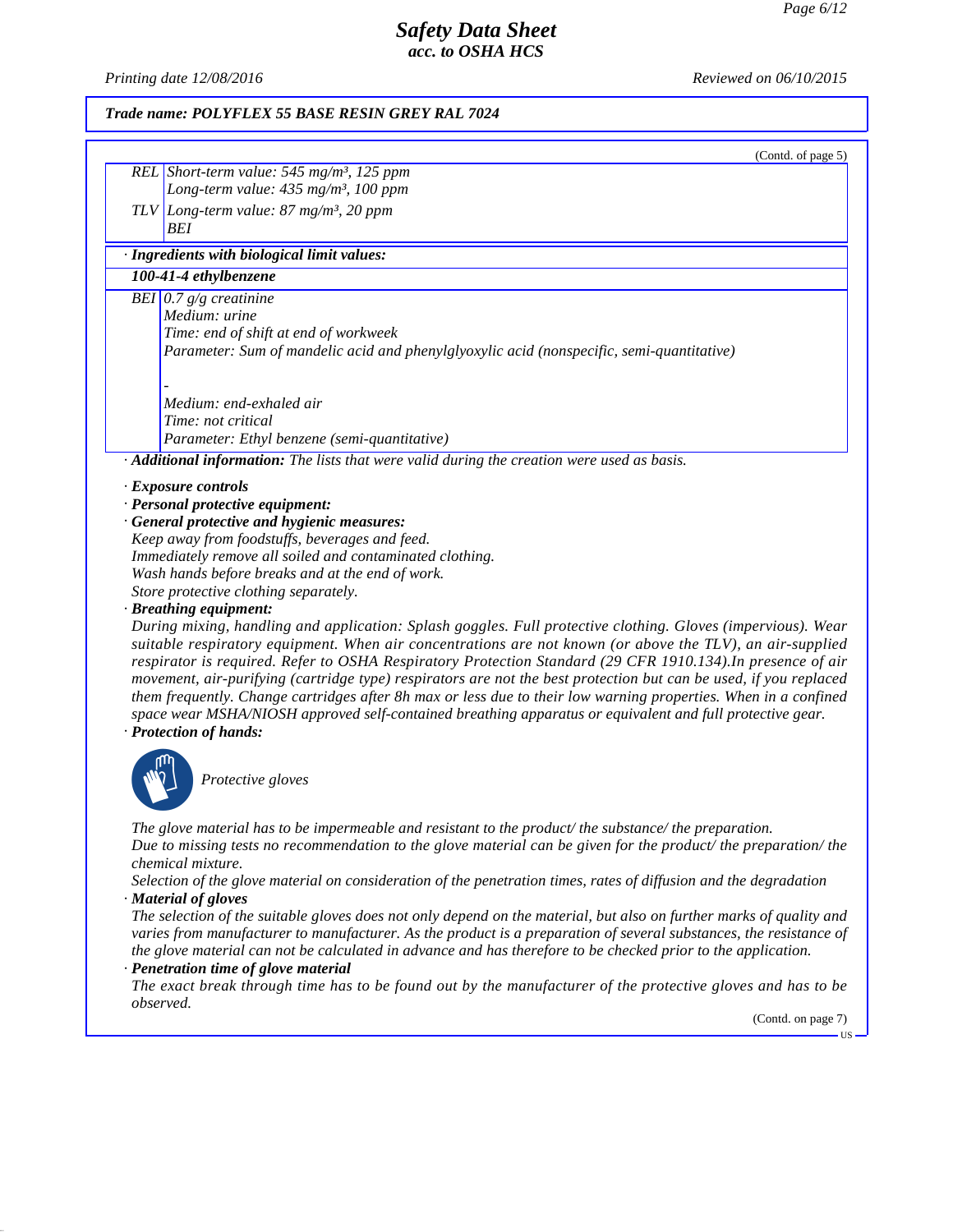(Contd. of page 6)

# *Safety Data Sheet acc. to OSHA HCS*

*Printing date 12/08/2016 Reviewed on 06/10/2015*

#### *Trade name: POLYFLEX 55 BASE RESIN GREY RAL 7024*

*· Eye protection:*



\_R*Tightly sealed goggles*

# *9 Physical and chemical properties · Information on basic physical and chemical properties · General Information · Appearance: Form: Fluid Color: Grey · Odor: Light · Odor threshold: Not determined. · pH-value: Not determined. · Change in condition Melting point/Melting range: Undetermined. Boiling point/Boiling range: 151 °C (304 °F) · Flash point: 41 °C (106 °F) · Flammability (solid, gaseous): Not applicable. · Ignition temperature: 450 °C (842 °F) · Decomposition temperature: Not determined. · Auto igniting: Product is not selfigniting. · Danger of explosion: Product is not explosive. However, formation of explosive air/vapor mixtures are possible. · Explosion limits: Lower: 0.7 Vol % Upper: 7.5 Vol % · Vapor pressure at 20 °C (68 °F): 5 hPa (4 mm Hg) · Density at 20 °C (68 °F): 1.19 g/cm³ (9.931 lbs/gal) · Relative density Not determined. · Vapor density Not determined. <i>·* Evaporation rate *· Solubility in / Miscibility with Water: Not miscible or difficult to mix. · Partition coefficient (n-octanol/water): Not determined. · Viscosity: Dynamic: Not determined.* **Kinematic:** *Not determined. Continued. Continued. Not determined. Not determined. · Other information No further relevant information available.*

(Contd. on page 8)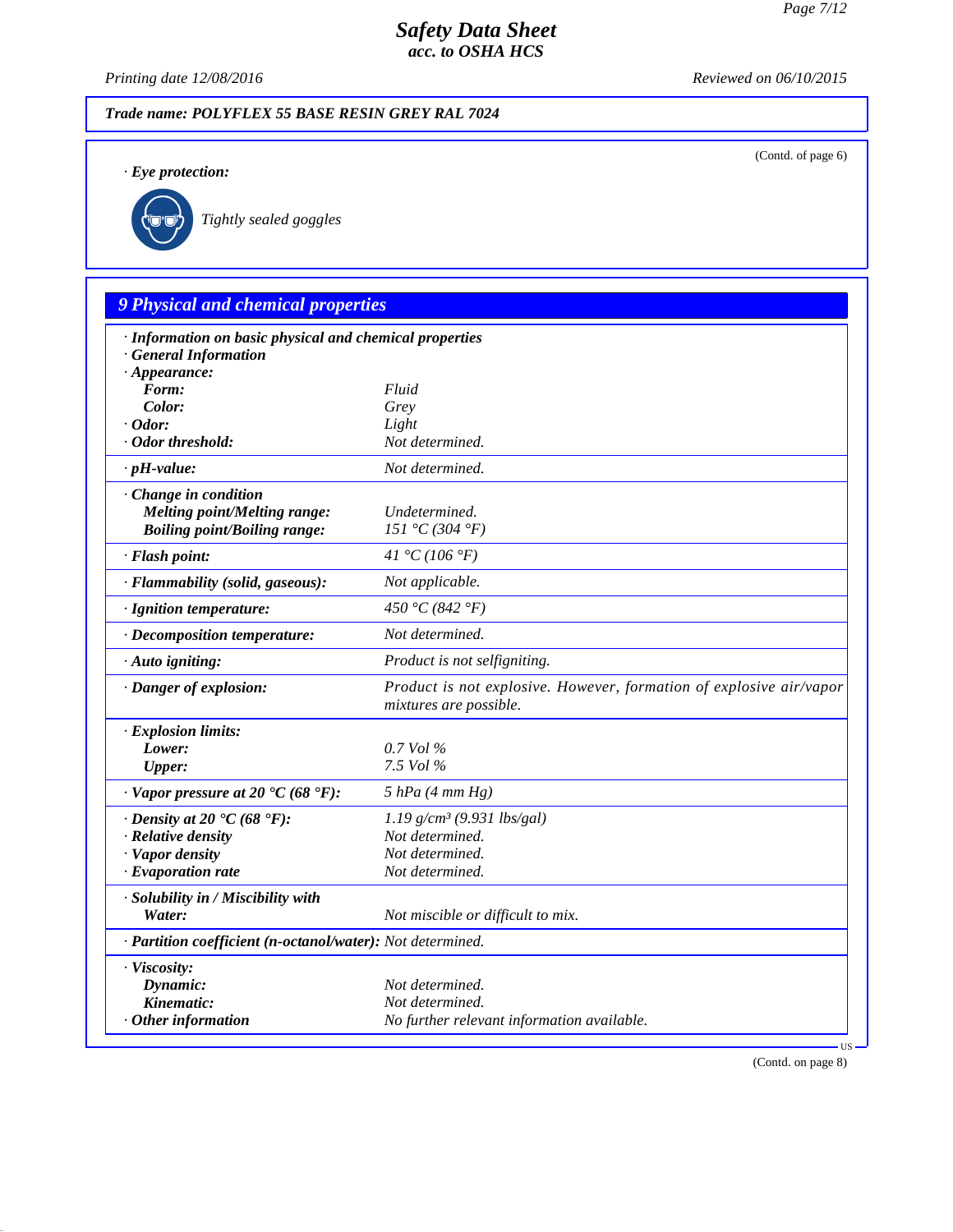*Printing date 12/08/2016 Reviewed on 06/10/2015*

### *Trade name: POLYFLEX 55 BASE RESIN GREY RAL 7024*

(Contd. of page 7)

#### *10 Stability and reactivity*

- *· Reactivity No further relevant information available.*
- *· Chemical stability*
- *· Thermal decomposition / conditions to be avoided: No decomposition if used according to specifications.*
- *· Possibility of hazardous reactions No dangerous reactions known.*
- *· Conditions to avoid No further relevant information available.*
- *· Incompatible materials: No further relevant information available.*
- *· Hazardous decomposition products: No dangerous decomposition products known.*

#### *11 Toxicological information*

#### *· Information on toxicological effects*

*· Acute toxicity:*

#### *· LD/LC50 values that are relevant for classification:*

*64742-95-6 Solvent naphtha (petroleum), light arom.*

| Oral   | LD50 | $\vert$ >6800 mg/kg (rat)                 |
|--------|------|-------------------------------------------|
| Dermal | LD50 | $\frac{3400 \text{ mg/kg}}{(\text{rab})}$ |
|        |      | Inhalative $ LC50/4 h  > 10.2 mg/l (rat)$ |

#### *· Primary irritant effect:*

*· on the skin: No irritant effect.*

*· on the eye: No irritating effect.*

*· Sensitization: Sensitization possible through skin contact.*

*· Additional toxicological information:*

*The product shows the following dangers according to internally approved calculation methods for preparations: Irritant*

#### *· Carcinogenic categories*

|                                    | · IARC (International Agency for Research on Cancer)    |                |
|------------------------------------|---------------------------------------------------------|----------------|
|                                    | 14807-96-6 Talc (Mg3H2(SiO3)4)                          | $\mathfrak{Z}$ |
|                                    | 13463-67-7 titanium dioxide                             | 2B             |
|                                    | $7631-86-9$ silicon dioxide, chemically prepared        | 3              |
| $1330 - 20 - 7$ <i>xylene</i>      |                                                         | 3              |
|                                    | $1333-86-4$ Carbon black                                | 2B             |
|                                    | $100-41-4$ ethylbenzene                                 | 2B             |
|                                    | 14808-60-7 Quartz (SiO2)                                | 1              |
|                                    | 111-76-2 2-butoxyethanol                                | $\mathfrak{Z}$ |
|                                    | · NTP (National Toxicology Program)                     |                |
|                                    | $14808 - 60 - 7$ <i>Quartz</i> (SiO2)                   | K              |
|                                    | · OSHA-Ca (Occupational Safety & Health Administration) |                |
| None of the ingredients is listed. |                                                         |                |

# *12 Ecological information*

*· Toxicity*

*· Aquatic toxicity: No further relevant information available.*

*· Persistence and degradability No further relevant information available.*

(Contd. on page 9)

US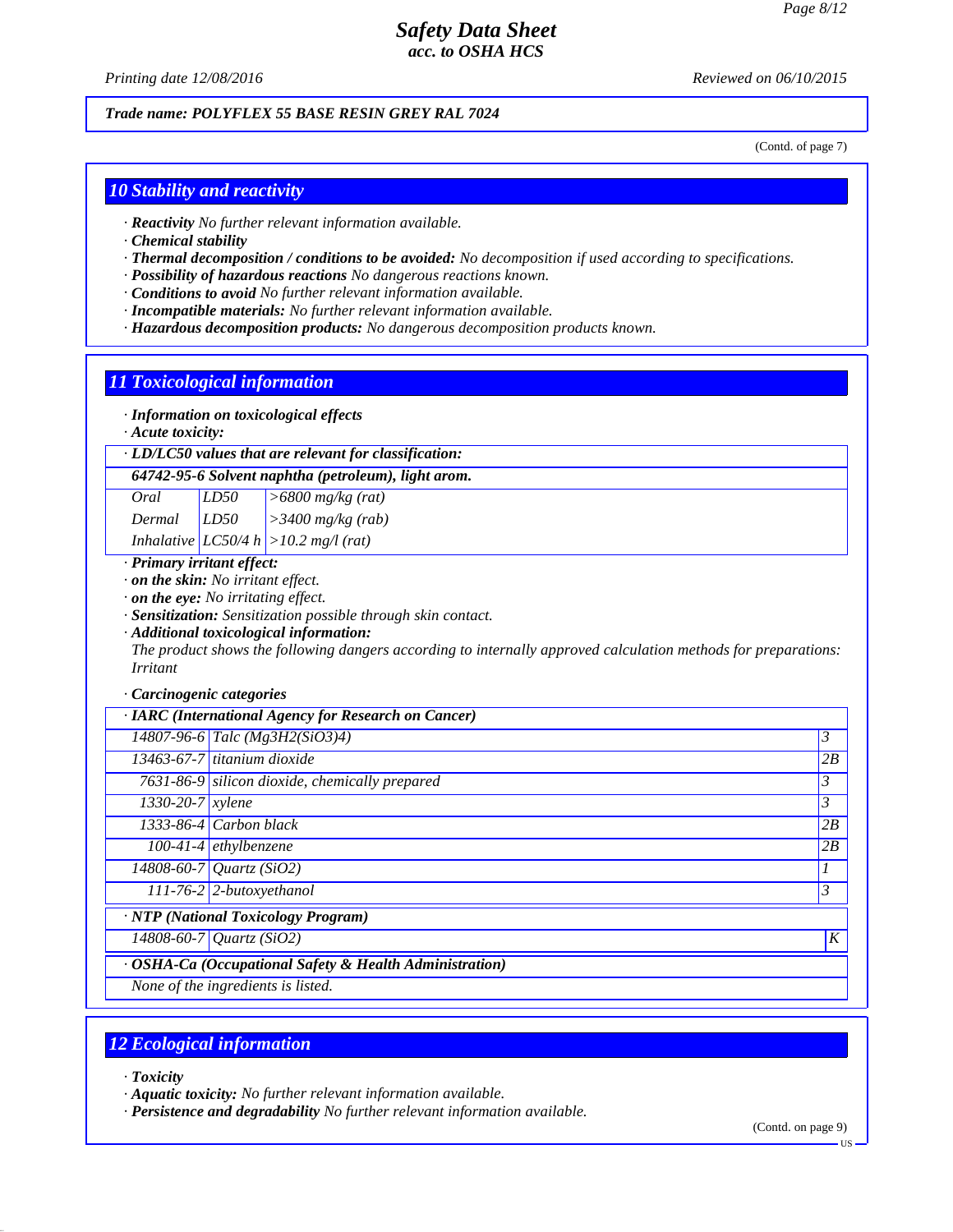*Printing date 12/08/2016 Reviewed on 06/10/2015*

### *Trade name: POLYFLEX 55 BASE RESIN GREY RAL 7024*

(Contd. of page 8)

- *· Behavior in environmental systems:*
- *· Bioaccumulative potential No further relevant information available.*
- *· Mobility in soil No further relevant information available.*
- *· Additional ecological information:*
- *· General notes:*
- *Water hazard class 3 (Self-assessment): extremely hazardous for water*
- *Do not allow product to reach ground water, water course or sewage system, even in small quantities. Danger to drinking water if even extremely small quantities leak into the ground.*
- *· Results of PBT and vPvB assessment*
- *· PBT: Not applicable.*
- *· vPvB: Not applicable.*
- *· Other adverse effects No further relevant information available.*

### *13 Disposal considerations*

*· Waste treatment methods*

*· Recommendation:*

*Must not be disposed of together with household garbage. Do not allow product to reach sewage system.*

- *· Uncleaned packagings:*
- *· Recommendation: Disposal must be made according to official regulations.*

| $\cdot$ UN-Number                         |                     |                          |
|-------------------------------------------|---------------------|--------------------------|
| · DOT, ADR, IMDG, IATA                    | <i>UN1263</i>       |                          |
| · UN proper shipping name                 |                     |                          |
| $\cdot$ DOT                               | Paint               |                          |
| $\cdot$ ADR                               | 1263 Paint          |                          |
| $\cdot$ IMDG, IATA                        | <b>PAINT</b>        |                          |
| · Transport hazard class(es)              |                     |                          |
| $\cdot$ DOT                               |                     |                          |
| ۹<br>LAMMABLE LIQU                        |                     |                          |
| · Class                                   | 3 Flammable liquids |                          |
| $\cdot$ Label                             | $\mathfrak{Z}$      | ________________________ |
| ADR, IMDG, IATA                           |                     |                          |
|                                           |                     |                          |
| · Class                                   | 3 Flammable liquids |                          |
| $\cdot$ Label                             | $\mathfrak{Z}$      |                          |
| · Packing group<br>· DOT, ADR, IMDG, IATA | III                 |                          |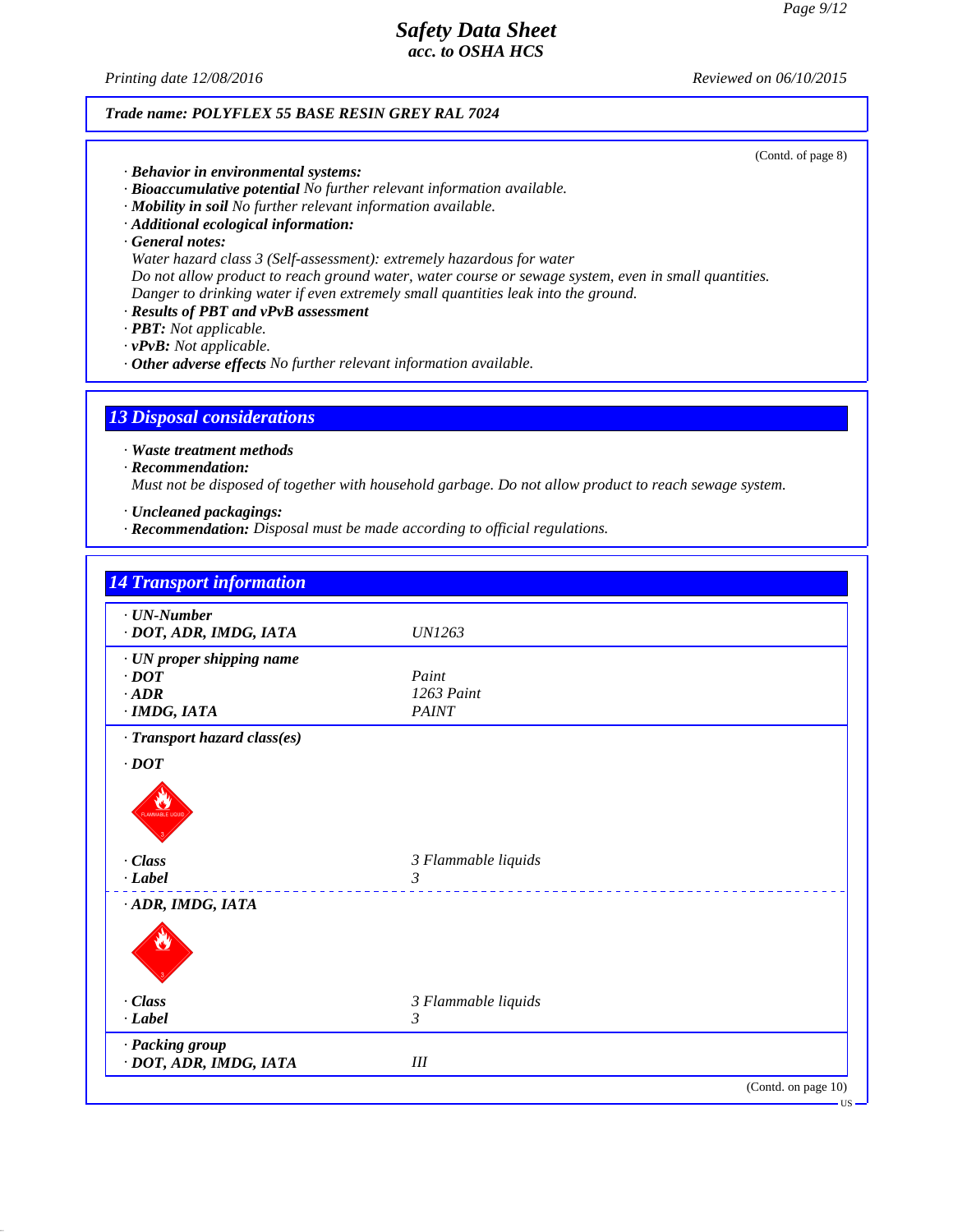*Printing date 12/08/2016 Reviewed on 06/10/2015*

### *Trade name: POLYFLEX 55 BASE RESIN GREY RAL 7024*

|                                                    | (Contd. of page 9)                                |
|----------------------------------------------------|---------------------------------------------------|
| · Environmental hazards:                           |                                                   |
| · Marine pollutant:                                | No                                                |
| · Special precautions for user                     | Warning: Flammable liquids                        |
| · Danger code (Kemler):                            | 30                                                |
| · EMS Number:                                      | $F-E,S-E$                                         |
| · Stowage Category                                 | A                                                 |
| $\cdot$ Transport in bulk according to Annex II of |                                                   |
| <b>MARPOL73/78 and the IBC Code</b>                | Not applicable.                                   |
| · Transport/Additional information:                |                                                   |
| $\cdot$ DOT                                        |                                                   |
| $\cdot$ Quantity limitations                       | On passenger aircraft/rail: 60 L                  |
|                                                    | On cargo aircraft only: 220 L                     |
| $-ADR$                                             |                                                   |
| $\cdot$ Excepted quantities (EQ)                   | Code: El                                          |
|                                                    | Maximum net quantity per inner packaging: 30 ml   |
|                                                    | Maximum net quantity per outer packaging: 1000 ml |
| $\cdot$ IMDG                                       |                                                   |
| $\cdot$ Limited quantities (LQ)                    | 5L                                                |
| $\cdot$ Excepted quantities (EQ)                   | Code: El                                          |
|                                                    | Maximum net quantity per inner packaging: 30 ml   |
|                                                    | Maximum net quantity per outer packaging: 1000 ml |
| · UN "Model Regulation":                           | UN 1263 PAINT, 3, III                             |

# *15 Regulatory information*

*· Safety, health and environmental regulations/legislation specific for the substance or mixture · Sara*

|                                  | · Section 355 (extremely hazardous substances):   |
|----------------------------------|---------------------------------------------------|
|                                  | None of the ingredients is listed.                |
|                                  | · Section 313 (Specific toxic chemical listings): |
|                                  | 1344-28-1 aluminium oxide                         |
| $\overline{1330}$ -20-7   xylene |                                                   |
|                                  | $100-41-4$ ethylbenzene                           |
|                                  | 147-14-8 Phthalocyanine Blue                      |
|                                  | $111-76-2$ 2-butoxyethanol                        |
|                                  | 872-50-4 N-methyl-2-pyrrolidone                   |
|                                  | · TSCA (Toxic Substances Control Act):            |
|                                  | All ingredients are listed.                       |
| · Proposition 65                 |                                                   |
|                                  | <b>Chemicals known to cause cancer:</b>           |
|                                  | 13463-67-7 titanium dioxide                       |
|                                  | $1333-86-4$ Carbon black                          |
|                                  | $100-41-4$ ethylbenzene                           |
|                                  | 14808-60-7 Quartz (SiO2)                          |
|                                  | (Contd. on page 11)                               |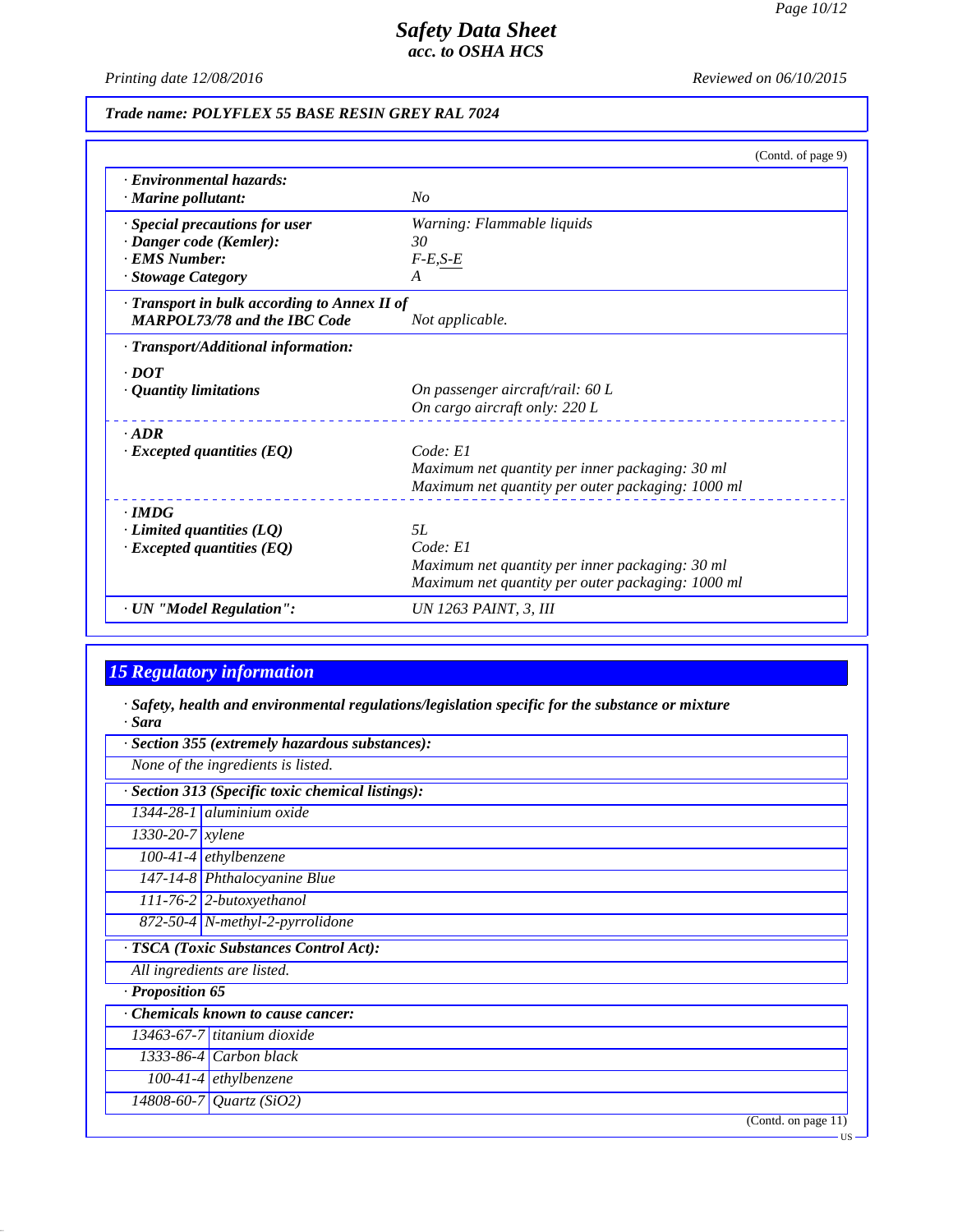*Printing date 12/08/2016 Reviewed on 06/10/2015*

*Trade name: POLYFLEX 55 BASE RESIN GREY RAL 7024*

|                                                                    | (Contd. of page 10) |
|--------------------------------------------------------------------|---------------------|
| Chemicals known to cause reproductive toxicity for females:        |                     |
| None of the ingredients is listed.                                 |                     |
| Chemicals known to cause reproductive toxicity for males:          |                     |
| None of the ingredients is listed.                                 |                     |
| Chemicals known to cause developmental toxicity:                   |                     |
| 872-50-4 N-methyl-2-pyrrolidone                                    |                     |
| · Carcinogenic categories                                          |                     |
| · EPA (Environmental Protection Agency)                            |                     |
| 1330-20-7 xylene                                                   | I                   |
| $100-41-4$ ethylbenzene                                            | D                   |
| 111-76-2 2-butoxyethanol                                           | NL                  |
| · TLV (Threshold Limit Value established by ACGIH)                 |                     |
| Talc $(Mg3H2(SiO3)4)$                                              | A4                  |
| titanium dioxide                                                   | A4                  |
| aluminium oxide                                                    | A4                  |
| xylene                                                             | A4                  |
| Carbon black                                                       | A4                  |
| ethylbenzene                                                       | A3                  |
| · NIOSH-Ca (National Institute for Occupational Safety and Health) |                     |
| $13463 - 67 - 7$ titanium dioxide                                  |                     |
| 1333-86-4 Carbon black                                             |                     |
| 14808-60-7 Quartz (SiO2)                                           |                     |

*· GHS label elements The product is classified and labeled according to the Globally Harmonized System (GHS). · Hazard pictograms*



*· Signal word Danger*

| · Hazard-determining components of labeling:                            |
|-------------------------------------------------------------------------|
| Extracts (petroleum), heavy paraffinic distillate solvent               |
| $bis(4-(1,2-bis(ethoxycarbonyl)ethy-lamino)-3-methylcyclohexyl) method$ |
| titanium dioxide                                                        |
|                                                                         |

### *· Hazard statements*

*H226 Flammable liquid and vapor. H317 May cause an allergic skin reaction.*

#### *H350 May cause cancer. · Precautionary statements*

| I recumunium y simements |                                                                            |
|--------------------------|----------------------------------------------------------------------------|
| P <sub>210</sub>         | Keep away from heat/sparks/open flames/hot surfaces. No smoking.           |
| P <sub>24</sub> 1        | Use explosion-proof electrical/ventilating/lighting/equipment.             |
| P261                     | Avoid breathing dust/fume/gas/mist/vapors/spray                            |
| P <sub>280</sub>         | Wear protective gloves/protective clothing/eye protection/face protection. |
| P <sub>240</sub>         | Ground/bond container and receiving equipment.                             |
| P <sub>2</sub> 33        | Keep container tightly closed.                                             |
| P <sub>242</sub>         | Use only non-sparking tools.                                               |
|                          |                                                                            |

(Contd. on page 12)